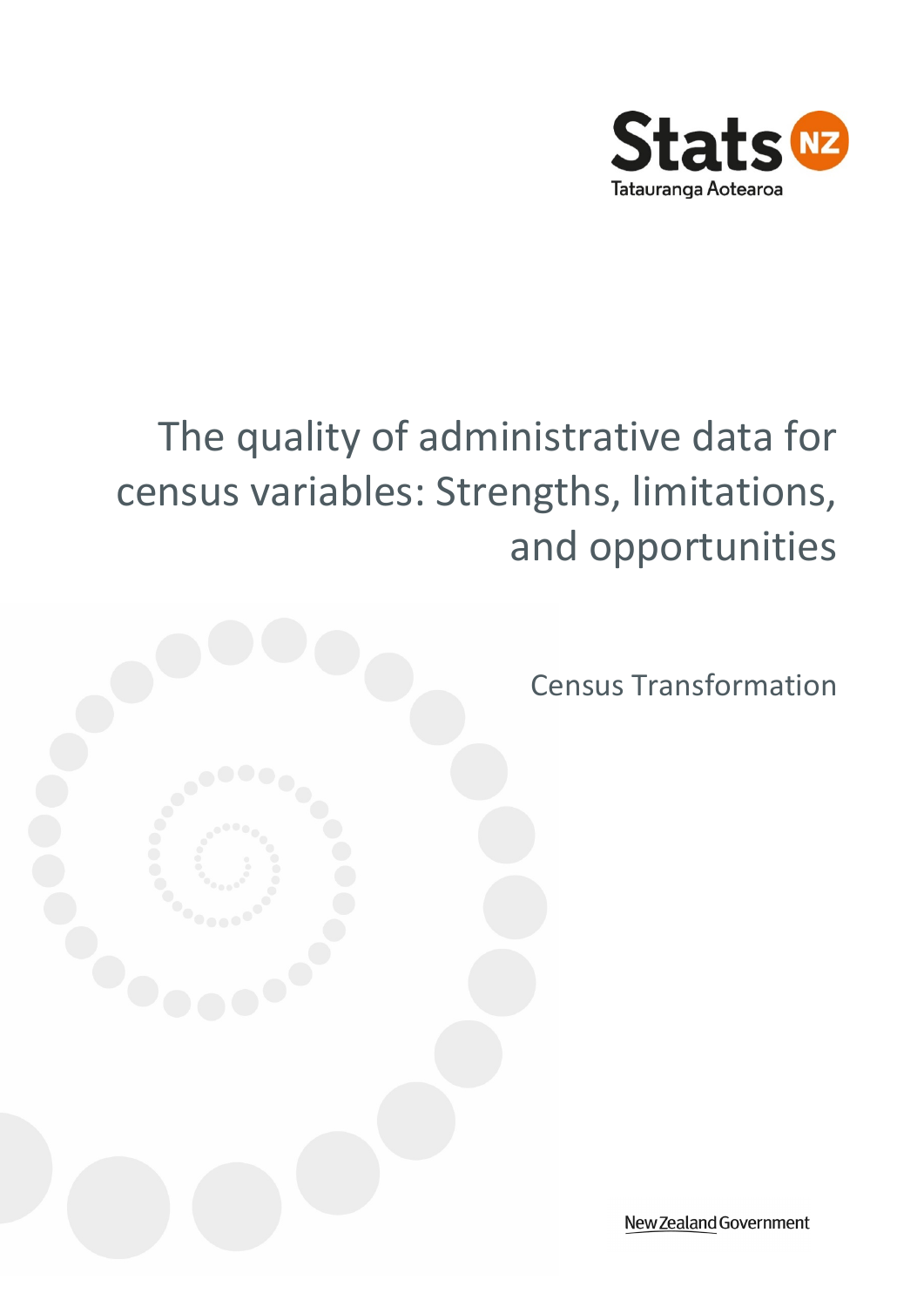

#### **Crown copyright ©**

[See Copyright and terms of use f](http://www.stats.govt.nz/about_us/about-this-site/copyright-terms-of-use.aspx)or our copyright, attribution, and liability statements.

#### **Disclaimer**

The results in this paper are not official statistics. They have been created for research purposes from the Integrated Data Infrastructure (IDI) managed by Stats NZ.

The opinions, findings, recommendations, and conclusions expressed in this paper are those of the author(s), not Stats NZ.

Access to the anonymised data used in this study was provided by Stats NZ in accordance with security and confidentiality provisions of the Statistics Act 1975. Only people authorised by the Statistics Act 1975 are allowed to see data about a particular person, household, business, or organisation. The results in this paper have been confidentialised to protect these groups from identification.

Careful consideration has been given to the privacy, security, and confidentiality issues associated with using administrative and survey data in the IDI. Further detail can be found in the Integrated Data Infrastructure available from www.stats.govt.nz.

#### **Citation**

Bycroft, C, Miller, S, Gath, M, Matheson-Dunning, N, Simpson, K, & Das, S (2021). *The quality of administrative data for census variables: Strengths, limitations, and opportunities*. Retrieved from [www.stats.govt.nz.](http://www.stats.govt.nz/)

ISBN 978-1-99-003232-5 (online)

**Published in January 2021 by** Stats NZ Tatauranga Aotearoa Wellington, New Zealand

**Contact**  Stats NZ Information Centre: [info@stats.govt.nz](mailto:info@stats.govt.nz)  Phone toll-free 0508 525 525 Phone international +64 4 931 4600

[www.stats.govt.nz](http://www.stats.govt.nz/)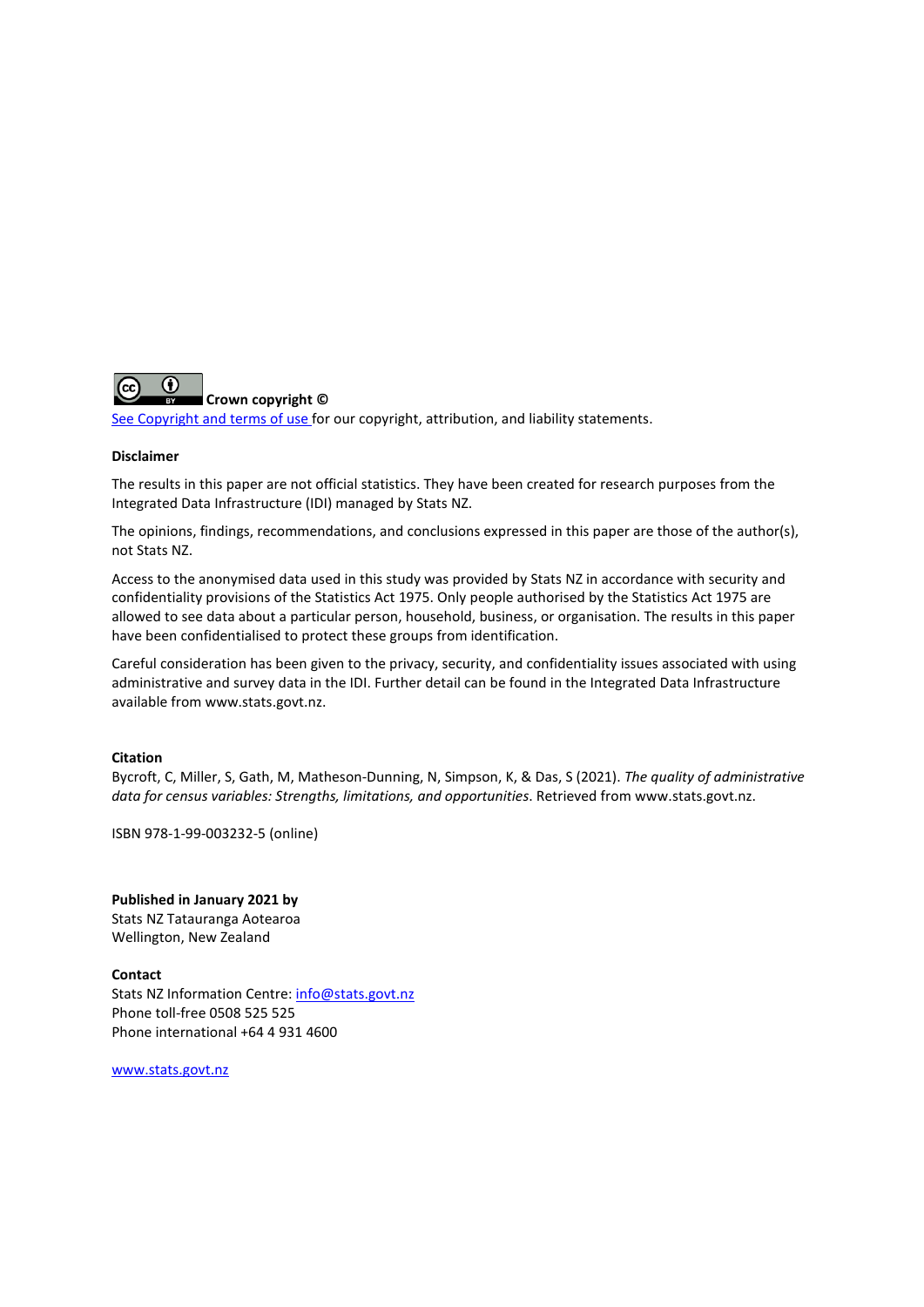## Contents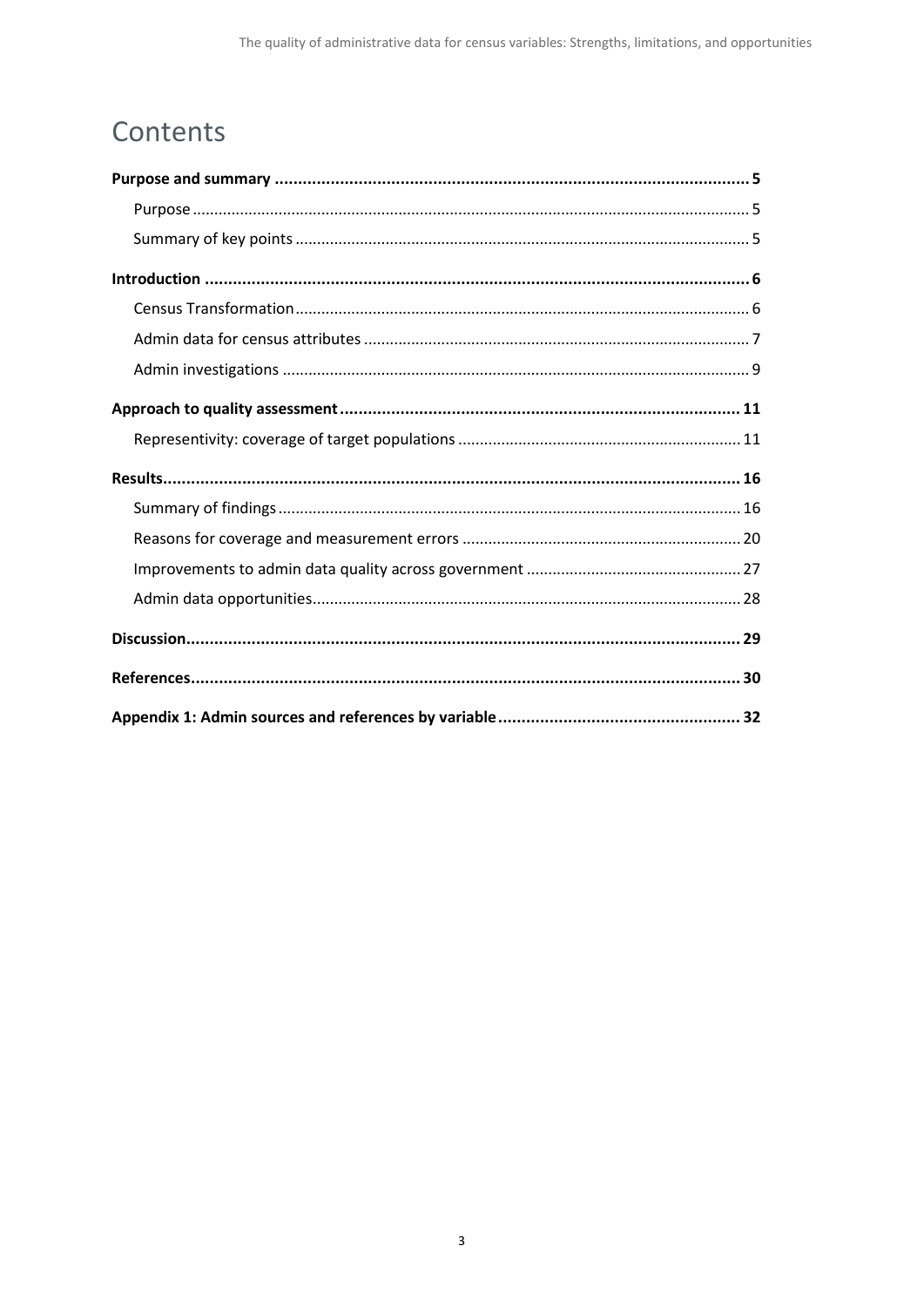## List of tables and figures

## List of tables

| 2a. Coverage and measurement error quantified for selected census individual variables.  19    |  |
|------------------------------------------------------------------------------------------------|--|
| 2b Coverage and measurement error quantified for selected census dwelling and household        |  |
|                                                                                                |  |
| A1 Admin data sources used in the census transformation programme attribute investigations  32 |  |

## List of figures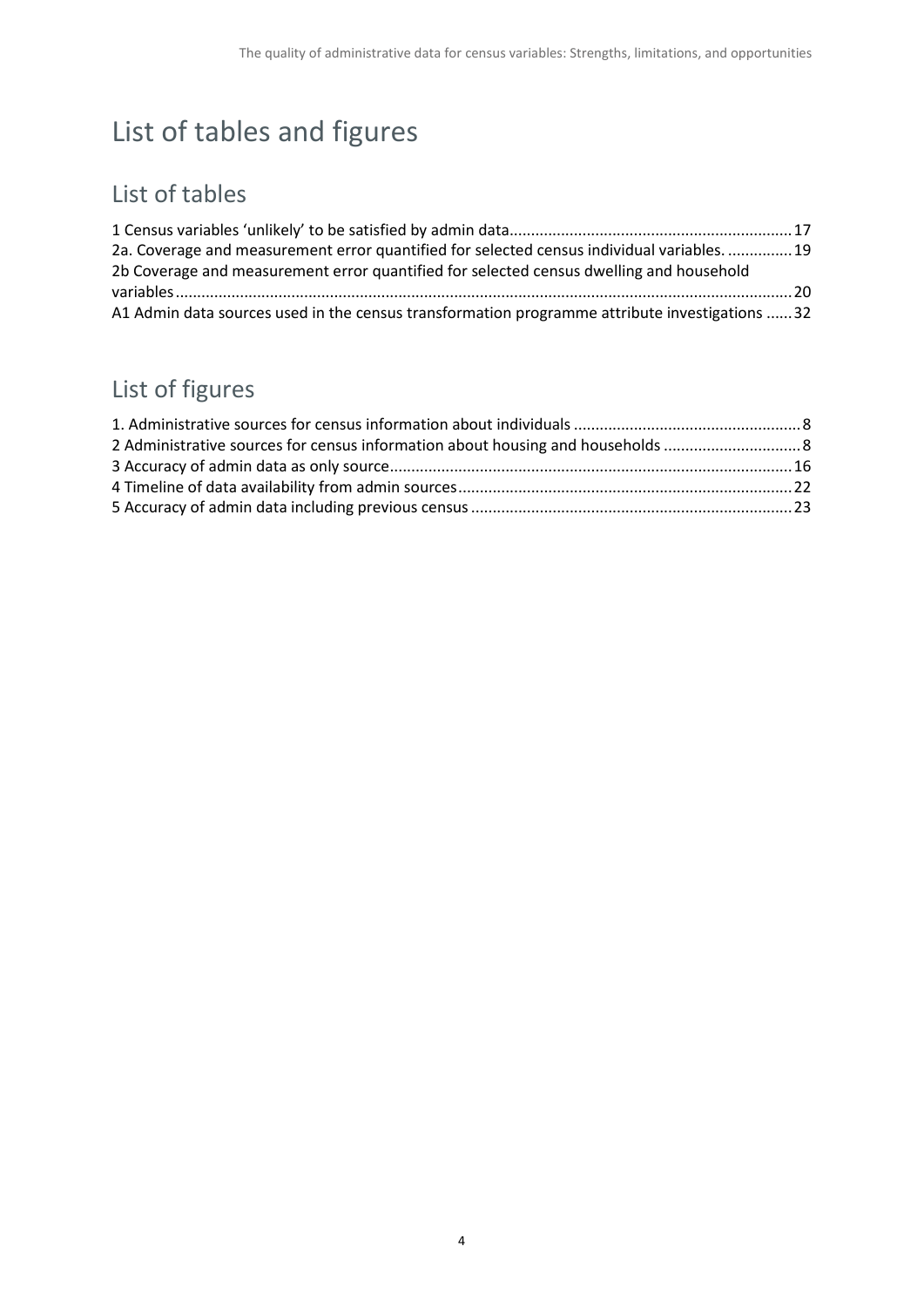## <span id="page-4-0"></span>Purpose and summary

## <span id="page-4-1"></span>**Purpose**

This paper summarises the census transformation programme research to date on the quality of census attribute information derived from administrative (admin) data sources.

## <span id="page-4-2"></span>**Summary of key points**

Stats NZ's census transformation programme has undertaken a series of investigations based on the 2013 Census looking at the ability of admin data sources to provide census-type information. These investigations aimed to assess the potential for linked admin data sources to meet information requirements for social and economic characteristics (attributes) measured in the census. This is important in the context of moving towards a greater use of admin data in the census. The results of this programme of work have already provided benefits as they were integral to the use of admin data to fill in missing data due to non-response in the 2018 Census.

This report summarises the attribute investigations to date. We collate the key findings from comparisons of admin data and census responses where the assessments were based on a quality framework approach. Results are summarised in terms of accuracy, assessed by representativeness (does admin data include the right people or dwellings) and errors of measurement (are the right things being measured). The results are described at a high level, and general themes that have emerged are discussed. We found a broad spectrum of results across the variables considered.

The level of coverage for many of the variables that can be obtained from admin sources (sometimes combined with previous census data), reaches a similar level to that achieved by the full field enumeration census. Several of the admin-derived variables investigated were highly accurate, and a number of variables showed good potential for providing census-type information, but there are caveats either in coverage or measurement error. At the other extreme, around one-third of variables have limited, if any, admin data potential and in the absence of new data sources will continue to rely on survey collection.

This variation highlights the need to consider each census variable on its own merits, and to ensure the detail in each admin source is understood well enough to apply the data in the census context. Admin error structures are quite different from those from a field collection and may affect particular variable categories, specific age groups, or populations such as new migrants. A combination of imputation or statistical models combining admin and survey data will be needed to provide unbiased estimates.

The reasons for quality concerns are varied, and there may be potential for improving quality. Critical areas of focus for improvements in admin sources are the place of usual residence (particularly for young adults), family and household data, and iwi affiliation. The new Data and Statistics Bill, once passed into law, will facilitate the collection and use of administrative data for the benefit of the wider statistical system.

There is now a significant body of census-type information that can be collated from admin data for most of the New Zealand population. Next steps include the release of an experimental 'Admin Population Census' as an annual time series, progressively adding more census variables derived from admin sources to the admin-based resident population dataset. Our aim is to demonstrate the breadth of information available and to provide a focus for discussion with customers about the quality issues and benefits associated with an admin-based census.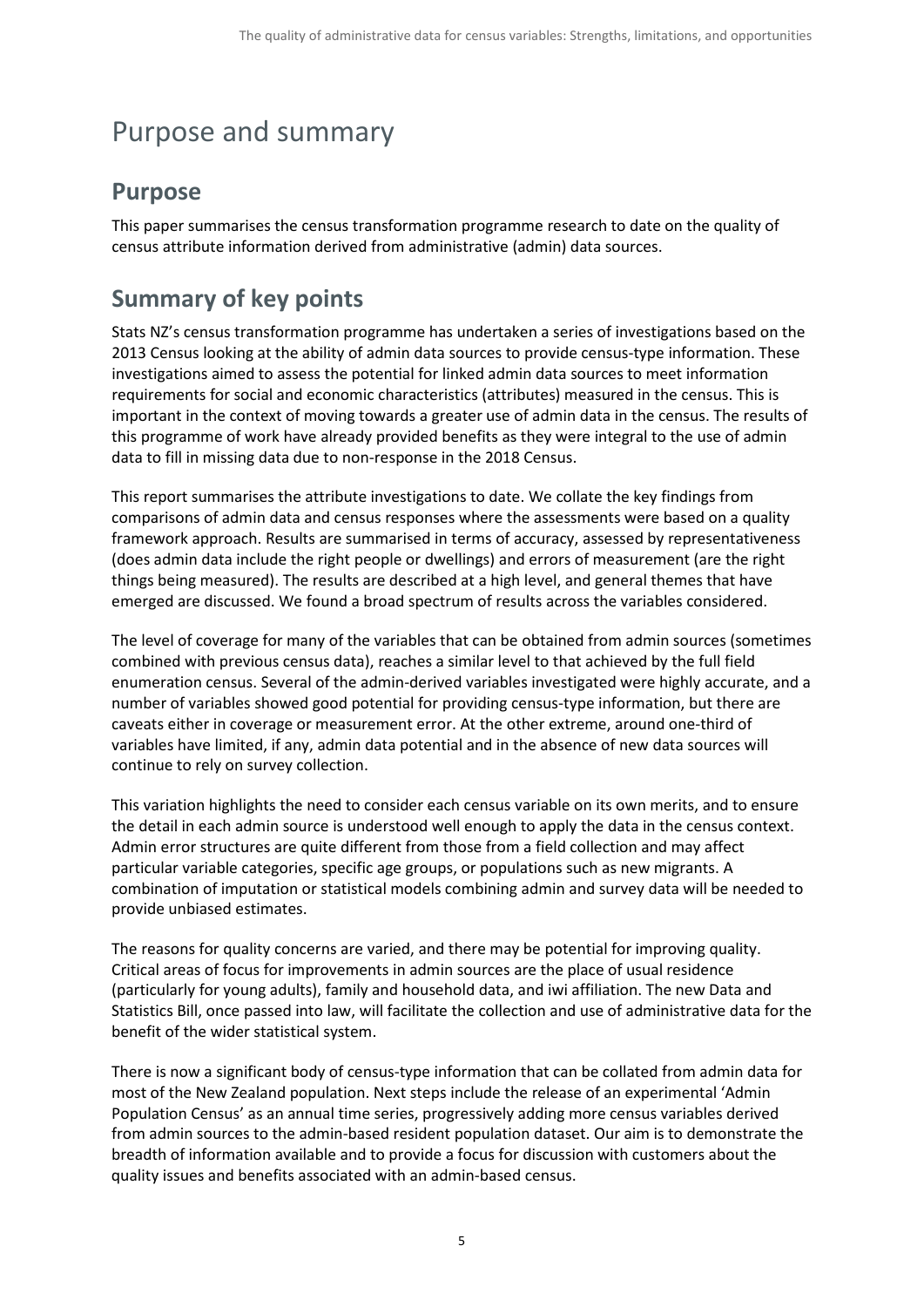## <span id="page-5-0"></span>Introduction

The [Census of Population and Dwellings](https://www.stats.govt.nz/topics/census?url=/Census.aspx) is an official count of how many people and dwellings there are in New Zealand. The census has been held every five years, with some exceptions. The first census was held in 1851, and the latest censuses were in 2013 and 2018.

The New Zealand census has followed a 'traditional' full field enumeration approach. By asking everyone to complete a set of questions about themselves and their household and dwelling, we can capture a snapshot of who is living in New Zealand. The census is the only survey in New Zealand that covers the whole population. It provides the most complete picture of life in our cities, towns, suburbs, and rural areas.

The data helps the government plan services. These include hospitals, kōhanga reo, schools, roads, and public transport. Councils, iwi, businesses, and other organisations also use the data to work out the needs in their area.

## <span id="page-5-1"></span>**Census Transformation**

In March 2012 the New Zealand Government agreed to a Census Transformation strategy. This strategy has two strands:

- a focus in the short-to-medium term on modernising the current census model and making it more efficient
- a longer-term focus on investigating alternative ways of producing small-area population, and social and economic statistics, including exploring the feasibility of a census based on admin data (Stats NZ, 2014a).

As outlined in the census transformation report [Overview of progress on the potential use of admin](https://www.stats.govt.nz/research/an-overview-of-progress-on-the-potential-use-of-administrative-data-for-census-information-in-new-zealand-census-transformation-programme)  [data](https://www.stats.govt.nz/research/an-overview-of-progress-on-the-potential-use-of-administrative-data-for-census-information-in-new-zealand-census-transformation-programme) (Stats NZ, 2014a), a combined admin data and survey information approach could gather census information in future. After considering a range of options, government recommended in a 2015 Cabinet paper [\(Census transformation –](https://www.stats.govt.nz/research/census-transformation-a-promising-future) a promising future) that Stats NZ work actively towards a future census based primarily on Government's administrative data, supported by redevelopment of its household surveys. Admin data could be used as the basis for population estimates (along with a coverage survey), and for some attribute information where available. A large-scale sample survey would be necessary for attribute information which cannot be obtained from admin sources.

Continuing to meet critical information needs must underpin decisions on the future of census. Investigations into the long-term direction for census are focused on developing an understanding of future census information requirements, and the ability of admin data sources to meet those requirements. The attribute investigations summarised in this paper are an important contribution to further understanding the role that admin data may play in future censuses.

The modernised 2018 Census marks a significant step forward in the use of admin data in the New Zealand census (Stats NZ, 2019a; 2019b). This was partly as planned in the modernised collection model, but the role of administrative data was significantly expanded as a result of a lower than expected response rate. The admin data and new methods developed for the 2018 Census were based on the research undertaken by the census transformation programme.

Read more about the [Census Transformation programme](https://www.stats.govt.nz/methods-and-standards/the-census-transformation-programme/) in New Zealand.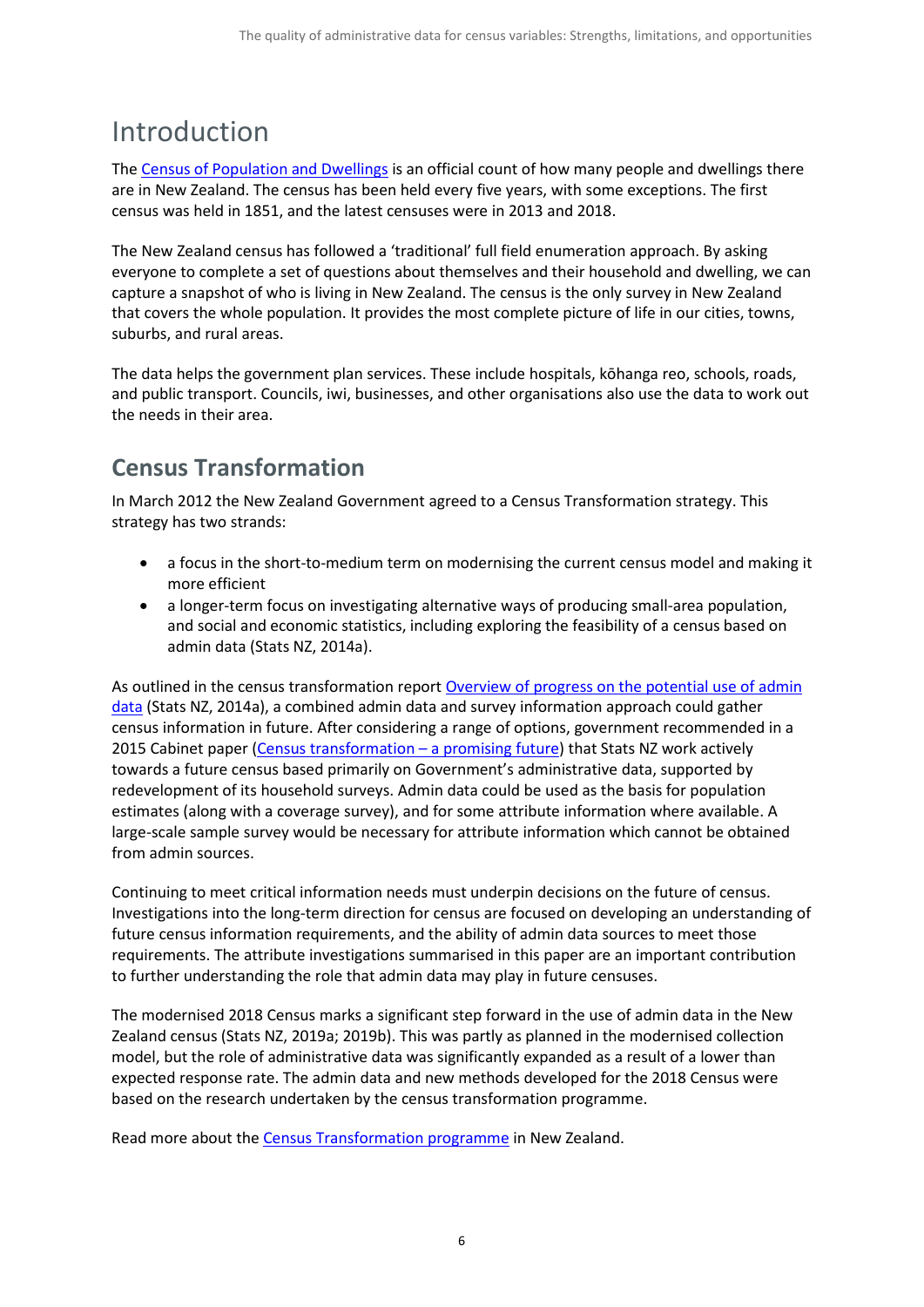## <span id="page-6-0"></span>**Admin data for census attributes**

Administrative data is data collected by government agencies or private organisations in the course of conducting their business or services. It is data not collected primarily for statistical purposes. Rather, it is collected for operations such as delivering a 'service' (for example, health or education), or legal requirements to register events (for example, births, deaths, and marriages) or as a record of transactions or events (for example, tax payments and overseas travel journeys). The population and data content is defined by the collection organisation and they have primary control of the methods by which the administrative data are captured and processed. As a result, administrative data differs in nature, scope, and quality to data collected directly through the census or surveys, where control of who is asked for what information is in the hands of the statistical agency. To date, most of the admin sources investigated by census transformation are generated by government agencies.

The first requirement of an admin-based census is the construction of a suitable population from admin data. An admin New Zealand resident population has been constructed, which is a good approximation of the population as measured by official statistics (Stats NZ, 2017). Information about the social and economic characteristics (attributes) of the individuals in the admin population can be linked from admin data sources.

Stats NZ's Statistical Location Register has recently been developed and provides a reference list of addresses and dwellings in New Zealand. If individuals can be linked to the dwellings where they live, then people can be grouped into households, and admin information about the dwellings can be incorporated.

We used Stats NZ's [Integrated Data Infrastructure](https://www.stats.govt.nz/integrated-data/integrated-data-infrastructure#data-in-idi) (IDI) to access the admin data sources. The IDI is a linked (integrated) database created for research purposes. The IDI contains many admin datasets, Stats NZ surveys, and the 2013 and 2018 Censuses, linked at the individual level. The data includes information on education, work, income, benefits, migration, justice, and health gathered from a range of government agencies. The IDI matches admin supplied addresses to reference address IDs, and includes information about businesses in the Business Register. This range of integrated data starts to replicate the variety of information collected in the census and means the IDI can act as a test environment for examining the potential of linked admin data sources to produce census-type information.

The combination of data sources and census variables derived from them is shown in figure 1. The picture is complex, with some admin sources providing information about several variables, and variables that rely on several sources. The core demographic variables age, sex, usual residence, and ethnicity are collected by multiple agencies. This provides very high coverage of the population for these important attributes but introduces the need to develop methods for resolving conflicting information. Inland Revenue (IRD) is a key source for income, benefits, and work-related information, and linked employer and employee data derived from tax returns provides a link to the Business Register and workplace information. More detailed information on benefits can be derived from Ministry of Social Development (MSD) benefits data. The Ministry of Education (MOE) provides education and training data, and Department of Internal Affairs (DIA) registrations provide information on Māori descent, country of birth, family relationships, and number of children born. Ministry of Business, Innovation and Employment (MBIE) visa applications and border movements provide information about migrants. We also include historic censuses as a source of information for some variables.

Census housing variables can be obtained from several sources: MBIE tenancy bonds data and Housing New Zealand Corporation (HNZC) provide information about rented dwellings, while Building Consents, local council District Valuation Rolls and Quotable Value (QV) have information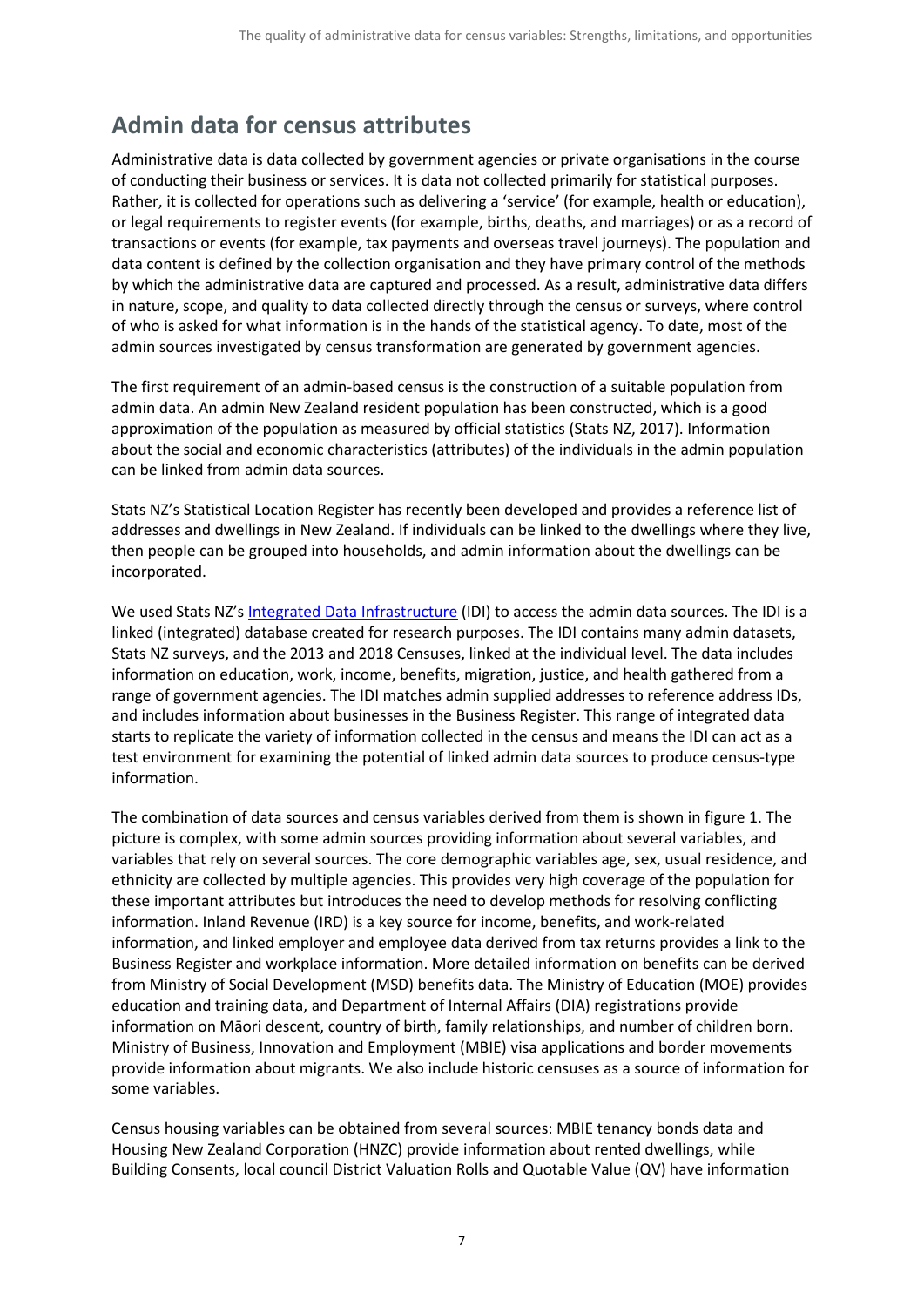about two potential new census variables: age of dwelling and floor area (figure 2). Vehicle registrations may provide information for number of vehicles, though this has yet to be investigated.

The system as a whole is stronger than might be apparent from the point of view of a single agency. As well as the more obvious benefit of increasing coverage, the use of multiple sources for a variable has other benefits. Multiple sources provide an in-built redundancy so that the key demographic variables, for example, are not dependent on any single data source. The use of multiple sources also provides protection against quality limitations. For example, lower quality sources may only be needed when higher quality sources are not available.



<span id="page-7-0"></span>**Figure 1. Administrative sources for census information about individuals**

#### <span id="page-7-1"></span>**Figure 2. Administrative sources for census information about dwellings and households**

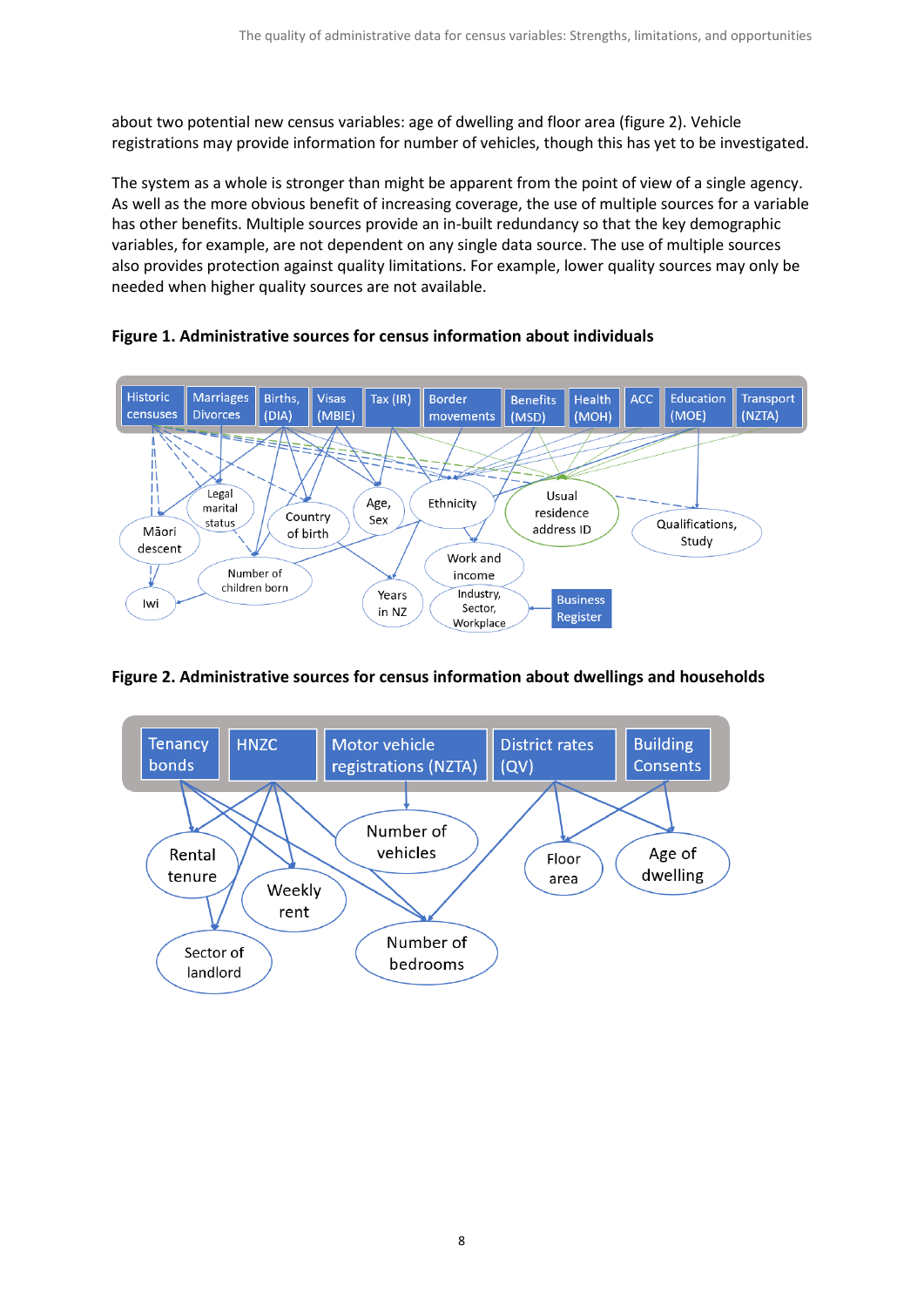## <span id="page-8-0"></span>**Admin investigations**

A range of investigations have been undertaken into the potential of linked admin data to meet information requirements for census social and economic characteristics (attribute variables) for individuals, households and families, and dwellings.

The key research questions guiding the attribute investigations were:

- What is the quality of the derived admin information in relation to the census information needs?
- Could the admin data satisfy the information need, in place of the census question?
- What improvements would be required to improve the potential for using the admin data for the census?

Research has been undertaken in two phases and is guided by Stats NZ's quality frameworks. The first phase considered admin data sources from a high-level, metadata perspective and considered several of the six dimensions of quality used by Stats NZ<sup>[1](#page-8-1)</sup>. The purpose of phase 1 was to provide an early indication of the potential of admin sources to produce census attribute information and to guide decisions about where to direct more in-depth analyses. The second analysis phase focussed on a quantitative assessment of the accuracy dimension of quality.

O'Byrne et al (2014) provides a first broad look at the potential for admin data to produce the social and economic information currently provided by the census. The authors identified admin data sources related to census topics and assessed how likely these sources were to satisfy the information needs currently met by the census. These assessments were based on five quality measures: relevance, accuracy of coverage, accuracy of linkage, timeliness, and accessibility. The phase 1 results were reported as an indicative likelihood (likely, possible, or unlikely) of admin data to satisfy census information needs for different attributes. Fewer than half of the 39 attributes were assessed as 'likely' or 'possible' to be able to provide census-type information, with the majority assessed as 'unlikely'. The most common reason for the 'unlikely' rating was a lack of suitable admin data.

The phase 2 investigations are detailed analyses using the linked unit record data in the IDI. The assessments focus on accuracy in terms of representativeness (does admin data include the right people or dwellings) and errors of measurement (are the right things being measured). Assessments were based on comparisons between the admin data and the 2013 Census and carried out between 2015 and 2020 using the data available in the IDI at the time. Slight differences in data between different IDI refreshes are unlikely to have any material impact on results. More recently (March 2019), the IDI introduced improved processes for address matching, which may provide some improvement on our results for dwelling and household variables that used earlier refreshes.

All 2013 Census output variables were in scope for the attribute investigations except the core census usually resident population counts. New topics for the 2018 Census were also considered.

Since over 40 variables are output by the census and each detailed analysis involves a considerable amount of time and expertise, variables were prioritised in terms of the availability of admin data, the importance to census overall and to Māori, and the likely value to the 2018 Census. Analysis of the attribute variables focussed on national level results by age and sex. Breakdowns by subnational geographies and ethnicity were typically out of scope. To date, most of the variables highlighted by

<span id="page-8-1"></span><sup>1</sup> The six dimensions of quality are: relevance, accuracy, timeliness, accessibility, consistency/coherence, and interpretability (Stats NZ, 2007). Similar approaches are used by national statistics offices internationally.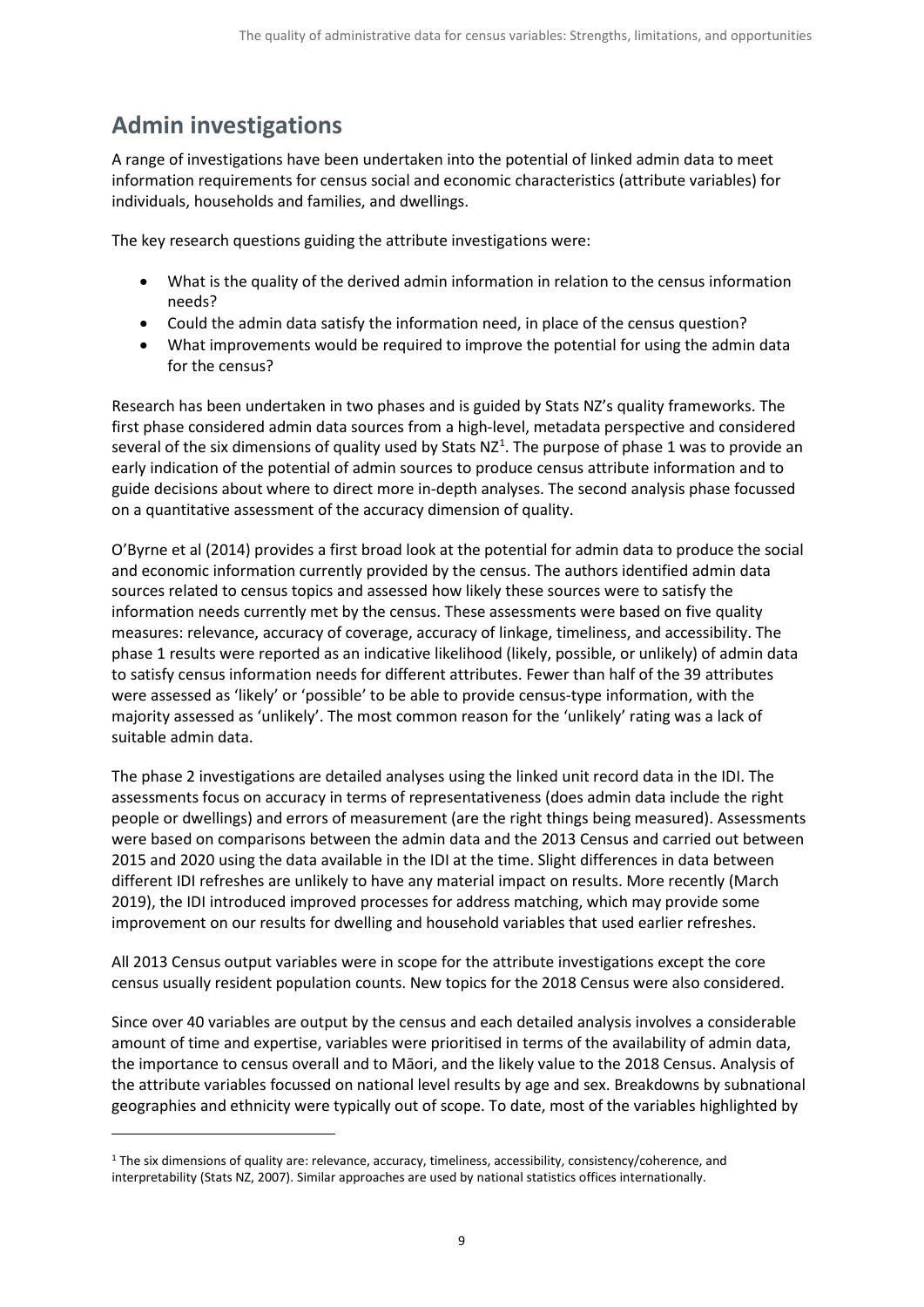O'Byrne et al (2014) as being 'likely' or 'possible' have been investigated, though further work remains to be done. Detailed research papers are published under **Stats NZ Census Transformation** [Programme.](https://www.stats.govt.nz/methods-and-standards/the-census-transformation-programme/) [Appendix 1](#page-31-0) provides a list of the variables investigated, the admin sources used, and a reference link to the detailed research paper.

This paper summarises our current understanding of the quality of linked admin data and its potential to meet information needs for census attribute variables, bringing together the attribute research undertaken by the census transformation programme to date.

We first describe our approach to quality assessment, and then summarise the quantitative measures of representivity (mainly coverage) and errors of measurement obtained through the detailed variable analyses. We highlight common reasons for lack of coverage, and for measurement errors, and suggest some ways of improving quality. We conclude with a discussion.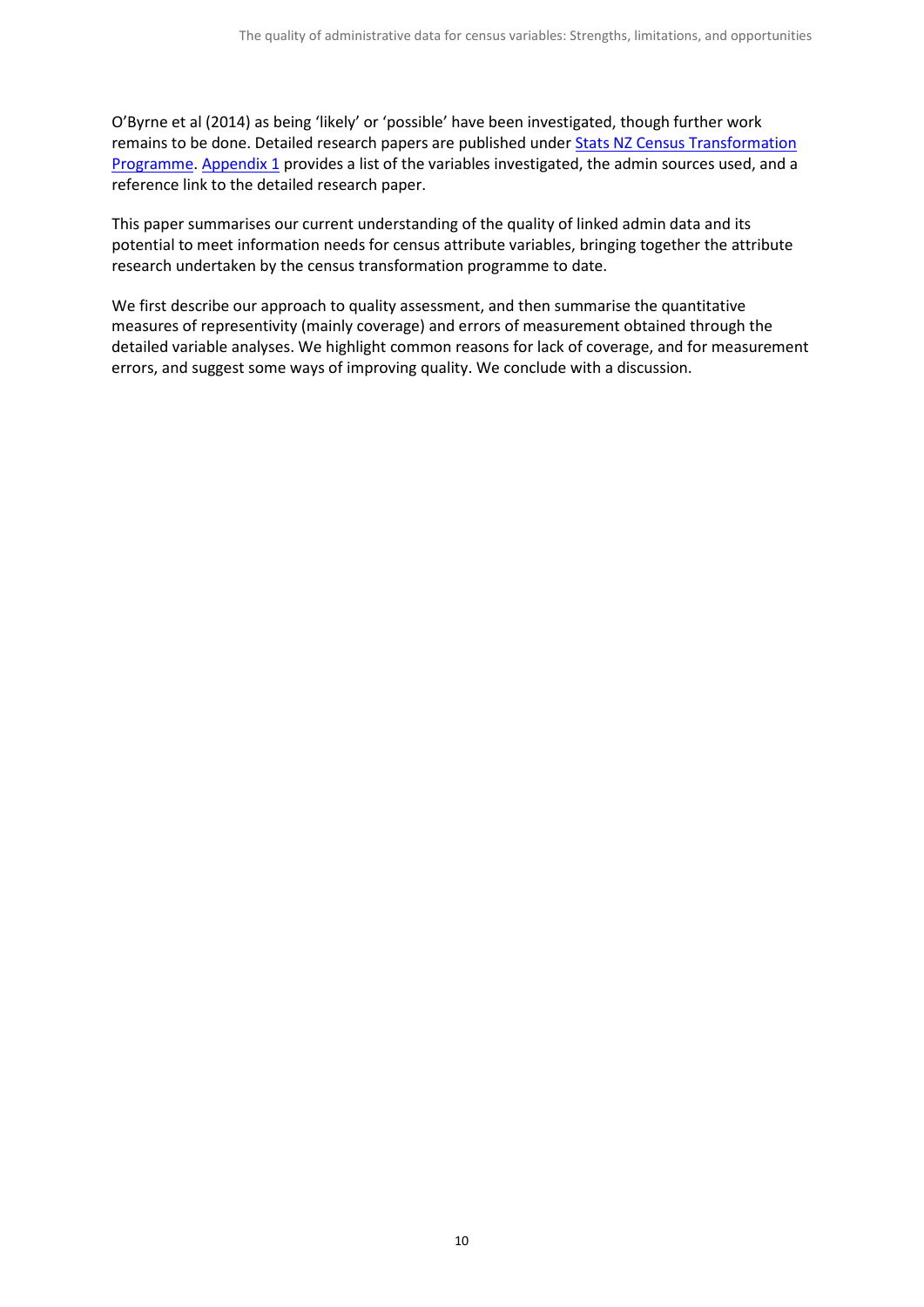## <span id="page-10-0"></span>Approach to quality assessment

While every variable is unique, each detailed investigation followed the same general process for assessing the quality of the admin sources. The first step was to build an understanding of the data sources, their purpose, collection process, and detailed information about the available data. For each variable, a method was developed for its derivation from one or more admin sources. Development of these methods included decisions about what data to include or exclude, and how to resolve conflicting information. This process is more or less complex depending on the nature of the variable.

The detailed analysis continued the use of quality frameworks, focussing on accuracy across the two dimensions of 'representation' and 'measurement' (Stats NZ, 2016; Zhang, 2012). Representation concerns whether the right population is being represented, whereas measurement is about whether the intended concept or variable is being measured correctly.

We evaluated the potential to produce census-type information by comparing the information between the 2013 Census and admin sources at three levels:

- 1. **concepts and definitions –** what is ideally being measured, as described in statistical standards
- 2. **aggregate distributions –** comparison of census distributions and distributions derived from the admin data
- 3. **individual-level information –** comparison of census responses with the equivalent admin data for the same person, household, or dwelling, using the 2013 Census linked to the admin data in the IDI.

## <span id="page-10-1"></span>**Representivity: coverage of target populations**

We measure representation mainly through **coverage** of the target population from which observations for a particular topic can be drawn. Coverage errors are the differences between the units actually available in practice and the full set of units we include in the (ideal) target population. If some groups in the target population are disproportionately missed from the data, this may lead to biased results unless there is some further statistical adjustment.

We compare the coverage obtained by the 2013 Census with coverage of admin-derived variables.

### **The 2013 Census target population**

The census target population of interest here is all people who usually live in New Zealand and are present in New Zealand on census night<sup>[2](#page-10-2)</sup>. New Zealand residents who are temporarily overseas on census night are excluded from the census by design. Some variables are collected for everyone, while other variables are restricted to a certain subpopulation (for example, those 15 years and over, or those born overseas).

All dwellings in New Zealand are included in the census. The census dwelling frame, a list of all dwellings counted by the census, is considered to be highly accurate. However, most housing and household variables are collected only for dwellings that are occupied on census night. The census

<span id="page-10-2"></span><sup>&</sup>lt;sup>2</sup> The census target population also includes overseas visitors who are in New Zealand on census night, but they are not considered further.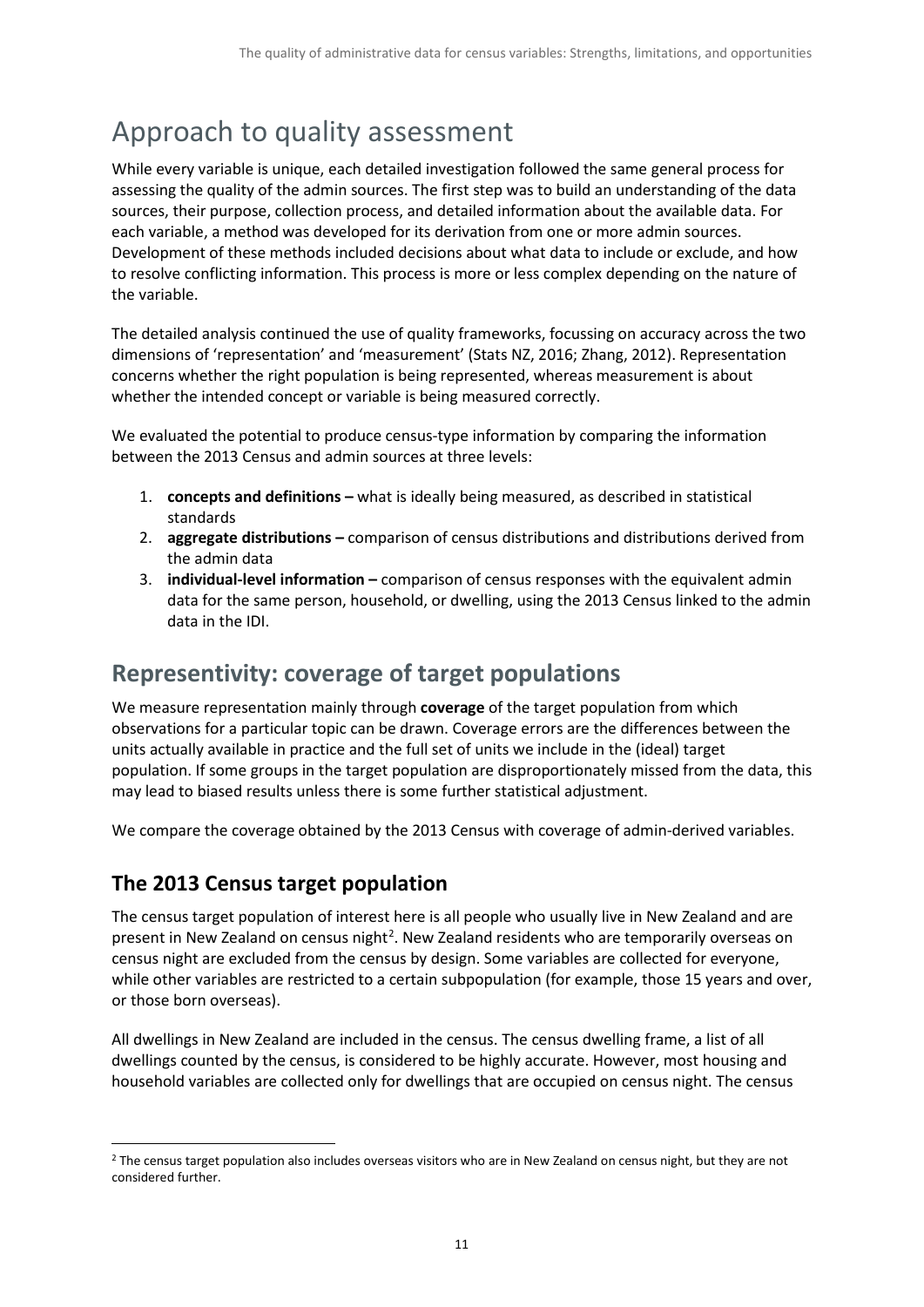does not collect information from vacant dwellings, or from dwellings where all the residents are away from home on census night.

Census coverage is affected by people who do not respond to the census at all (unit non-response) and the coverage of each variable also depends on how well questions are answered (item nonresponse).

The overall response rate of the 2013 Census counts was estimated as 92.9 percent by the 2013 post-enumeration survey (PES) (Stats NZ, 2014b). Non-response included a 2.4 percent net undercount and 4.7 percent of the 2013 population counted through substitute records in the census dataset (a unit imputation adjustment for people missed by the census). Response to the census differs across the population, with young adults, Māori, and Pacific peoples more likely to be missed by the census. Item non-response in the census dataset is variable specific and mainly between 1 and 5 percent. Combining all these factors, the overall census coverage for the attribute variables ranges between about 8 percent and 12 percent, depending on the variable, and could be higher for specific subgroups and some geographic areas.

### **Admin census target population**

The official **estimated resident population (ERP)** is the best measure of who lives in New Zealand. The ERP adjusts for net census undercount and residents temporarily overseas, who are not included in the census usual resident population counts. For an admin-based census we are interested in an admin-based NZ resident population which estimates the ERP. This admin population is not constrained by the operational requirements of a census field collection. It includes residents who may be temporarily overseas on a given date and does not rely on households to be occupied on census night to obtain housing and household information.

For individual variables derived from admin data, the admin NZ resident population derived from the IDI (the IDI-ERP for the census reference date of 5 March 2013) formed the basis of the admin subject population. The IDI-ERP is a good approximation of the NZ resident population, though includes some under-coverage and over-coverage, with most uncertainty related to younger adults (Stats NZ, 2017). We expect some adjustment for under-coverage and over-coverage of this 'raw' admin population will be needed to achieve the accuracy required for official population estimates (as is the case for net undercount in the current census).

The admin populations for each variable aimed to reflect as closely as possible those who would also be included in the definition of the census subject population. The analysis results may remove residents temporarily overseas from the admin population for a closer comparison with the 2013 Census. Admin coverage can be assessed by the proportion of the relevant admin population for whom the admin variable can be derived. Aggregate comparisons of distributions show where coverage differs by variable categories.

Dwellings corresponding to the census night definition were derived from admin data using available dates and address information in the source data. For housing and household variables derived from admin sources, we used the size of the census subject population to assess the coverage rates.

### **Identifying statistical units**

The incorrect identification of statistical units can be another source of representation errors. While the reporting unit in an admin context may be an event or transaction, it is often important for government agencies to correctly identify the individual associated with that event or transaction. For example, Inland Revenue issues IR tax numbers, and the health system maintains a National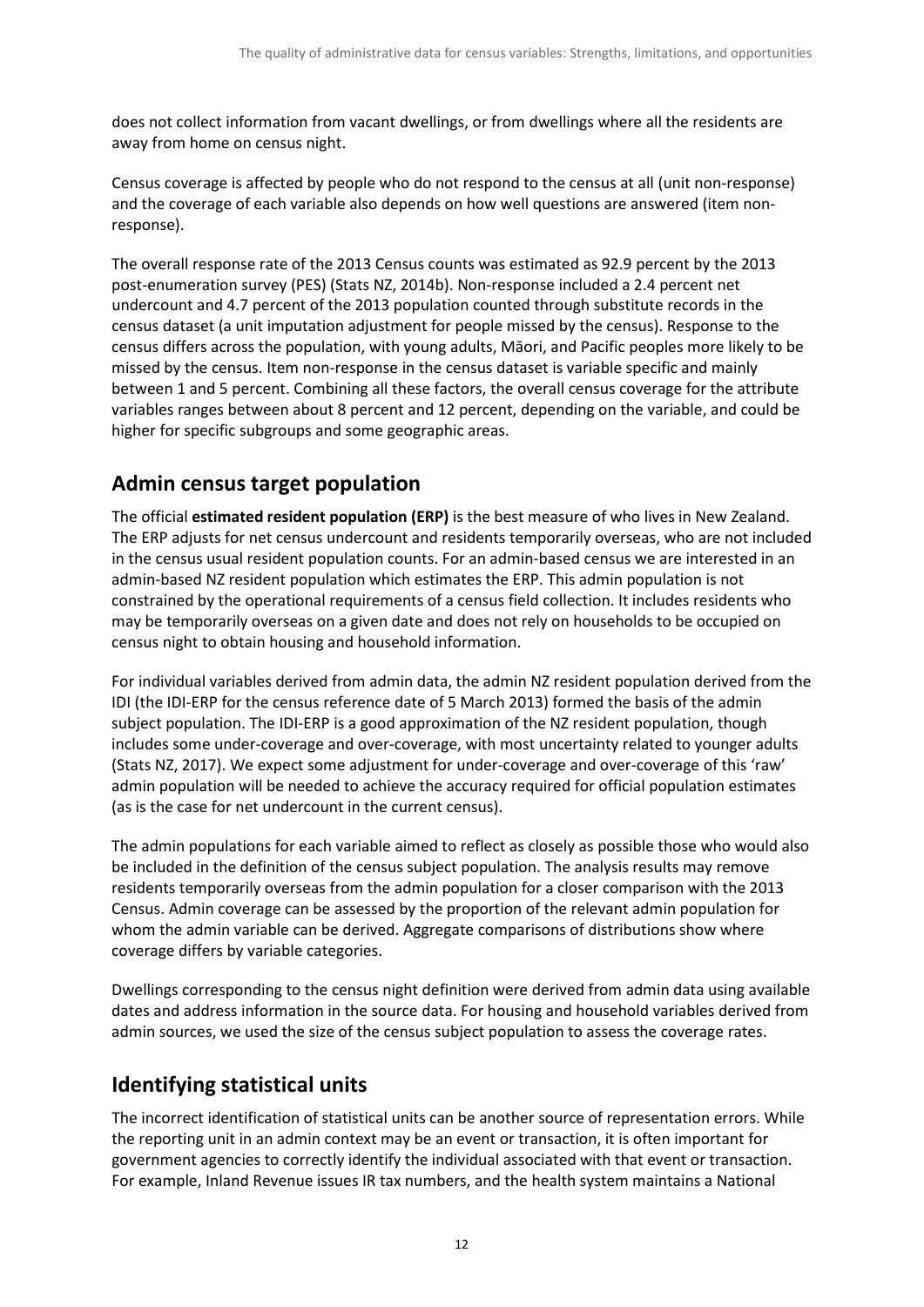Health Index number for each individual. IDI processes are designed to resolve any remaining duplicates, although a small percent may remain. Anonymised keys (snz\_uid) are assumed to represent unique individuals in the IDI.

However, unit errors may be more likely to occur for dwellings since dwellings are a statistical unit that must be derived from address identifiers in the IDI. Unit errors can occur for example, if more than one dwelling is associated with a single address ID.

### **Errors of measurement**

Errors of measurement occur when the value reported differs from the real value. Errors of measurement may occur at random but can also result in systematic bias when they are not random. Errors of measurement occur in both the census and admin sources, and for a number of different reasons.

Statistical standards and classifications provide the concepts and definitions the variable is aiming to measure. A statistical or data standard provides a comprehensive set of guidelines for surveys and admin sources collecting information on a particular topic. See [Standards and classifications](https://www.stats.govt.nz/methods-and-standards/standards-and-classifications/) for more information. Validity error indicates misalignment between the ideal target information and the operational target measure used to collect it. Census questions have been designed to conform to the statistical standard, while this may not be the case for admin collections. The assessments compared how well the concepts underlying the admin variables aligned with the statistical concepts and definitions.

Measurement errors can occur through collection, coding, or other processing errors in both the census and admin contexts. Questions may be misinterpreted or answered incorrectly by respondents (or agency staff), or admin processes may not always operate correctly. Our methods for deriving an admin variable may also introduce measurement errors. Any of these reasons may result in incorrect values or values missing from the datasets.

While we cannot observe measurement error directly, comparison of individual-level information can inform our understanding. Close agreement of responses in admin data and the census provides strong support for good measurement in both sources. When there is disagreement between sources, however, it can be difficult to determine which source is more likely to be correct. This will depend on a range of factors and requires a deep understanding of the mechanisms underlying the particular admin data collection, and of how people respond to the survey questions.

#### **Choice of indicators**

Here we summarise errors of measurement with a single quantitative indicator. Consistency between a census response and the admin record for the same person (household, or dwelling) provides a proxy for measurement error. There is a choice of indicators that could be used, and inevitably a degree of subjectivity involved. For example, for nominal variables we look for exact agreement, but for ordinal variables we have taken into account the degree of difference that would be material for a majority of uses. For example, number of bedrooms requires exact agreement, while weekly rental amount is measured as agreement within one band.

The accuracy measures reported here are a single overall indicator that summarises more complex patterns. Accuracy may vary depending on the variable category. If a large majority fall into one category, then the measure will be dominated by the accuracy of the largest group. This may conceal lower accuracy for smaller categories which may be of higher policy interest. For example, employed is a much larger group and better able to be measured through admin sources than unemployed and not in the labour force.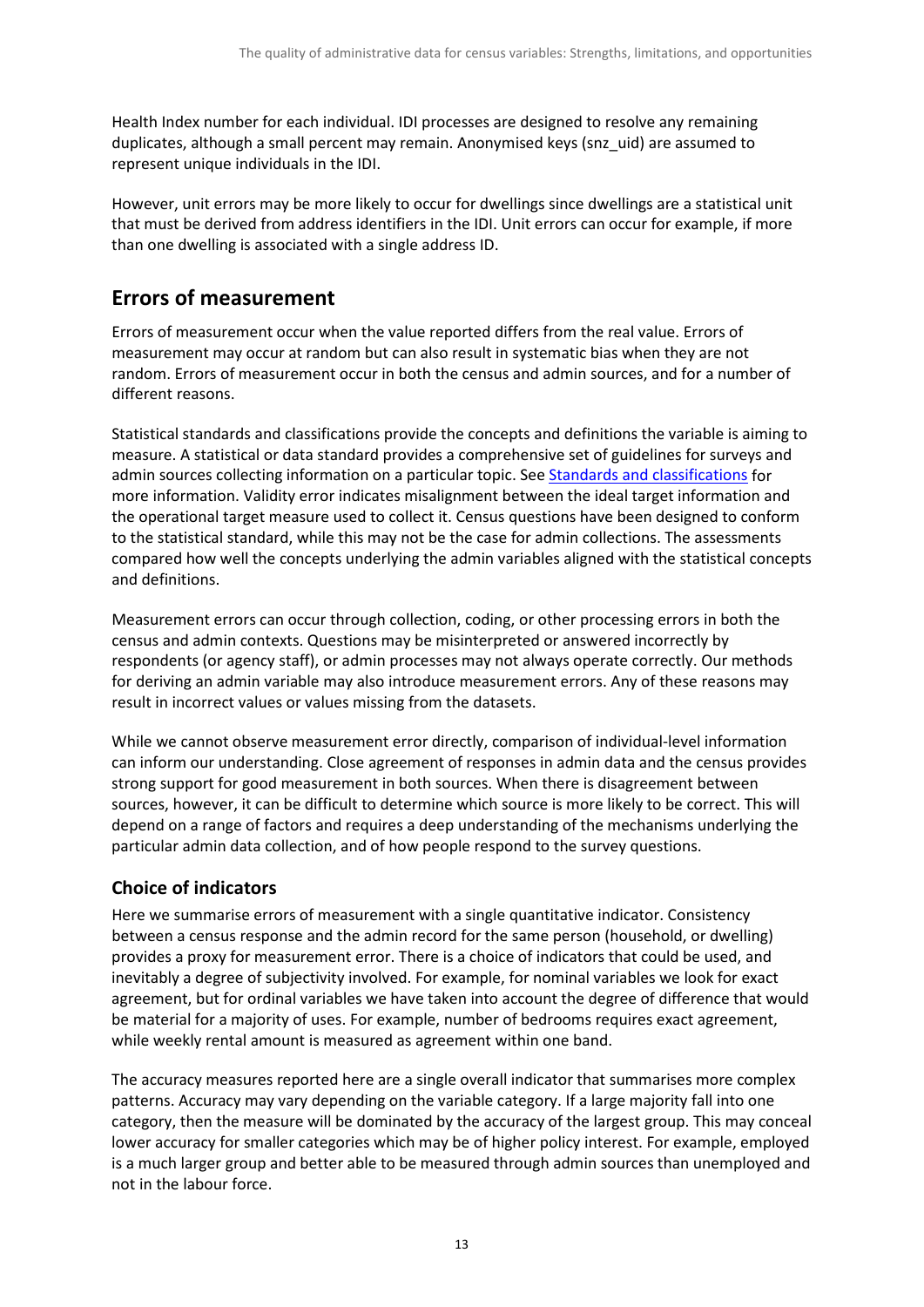For variables with detailed hierarchical classifications, a decision is made about which level of the classification to use, and for some variables we also need to consider multiple responses. For example, we report two indicators for ethnicity: ethnicity agreement at level 1 (least detailed) of the classification, calculated as the consistency of single and multiple combinations of level 1 ethnic groups, and also show total responses for ethnic groups at level 2 of the classification. Alternative approaches are possible.

The original research based on the 2013 Census reported the degree to which the admin values have the same information as the census, assuming the census response is correct. This was a conservative estimate of the accuracy of the admin data since there will be some level of error in the census responses. In some situations, it is reasonable to assume that the admin data is more likely to be correct, and this may provide a more realistic assessment of the accuracy of the admin-derived variable. Here we use both approaches depending on the variable, as was done in the 2018 Census assessments of admin variables (Stats NZ, 2019b).

Our aim in this paper is to provide a good overall indication of the level of measurement error for variables sourced from administrative data. For specific situations more detail may be needed, and the quality of the admin data may be better than, or worse than, the overall measure. Further detail is provided in the research papers listed i[n Appendix 1.](#page-31-0)

#### **Linked data used to compare sources**

Comparisons of individual-level information used the linked data in the IDI and compared admin records to the responses of the same individual, same household, or same dwelling, in the census. These comparisons can only be made for people (households or dwellings):

- that were linked (that is, were present in the 2013 Census and linked to the IDI-ERP dataset), and
- have valid responses in both census and derived from the admin data.

This means the individual-level comparisons were typically done for a subset of the full subject population.

Agreement between sources can also be affected by the methodology used to link individuals across data sources. Specifically, two types of linkage error will affect admin variables derived from linked data:

- links may be missed, for example, if the name of a person is recorded differently on different files; dwelling links may be missed if an admin text address is incomplete and cannot be matched to an address ID
- two different people may be wrongly linked, for example, if their names and dates of birth are very similar; dwellings may be incorrectly linked if a misspelled address is linked to the wrong address ID.

Linkage errors may reduce the coverage of an admin source (no information is available if links are not made when they should be), or they may introduce measurement errors if the wrong people (or dwellings) are linked together. Linkage processes in the IDI are designed to minimise incorrect links, with the trade-off that more correct links may be missed (Stats NZ, 2014c). For most IDI linkage projects, incorrect links are less than 2 percent of all links made<sup>[3](#page-13-0)</sup>. Linkage rates vary depending on the data sources. Records that are not linked are a mix of those that cannot be linked because they

<span id="page-13-0"></span><sup>&</sup>lt;sup>3</sup> Detailed reports of linkage accuracy are prepared for each IDI refresh and are available on request.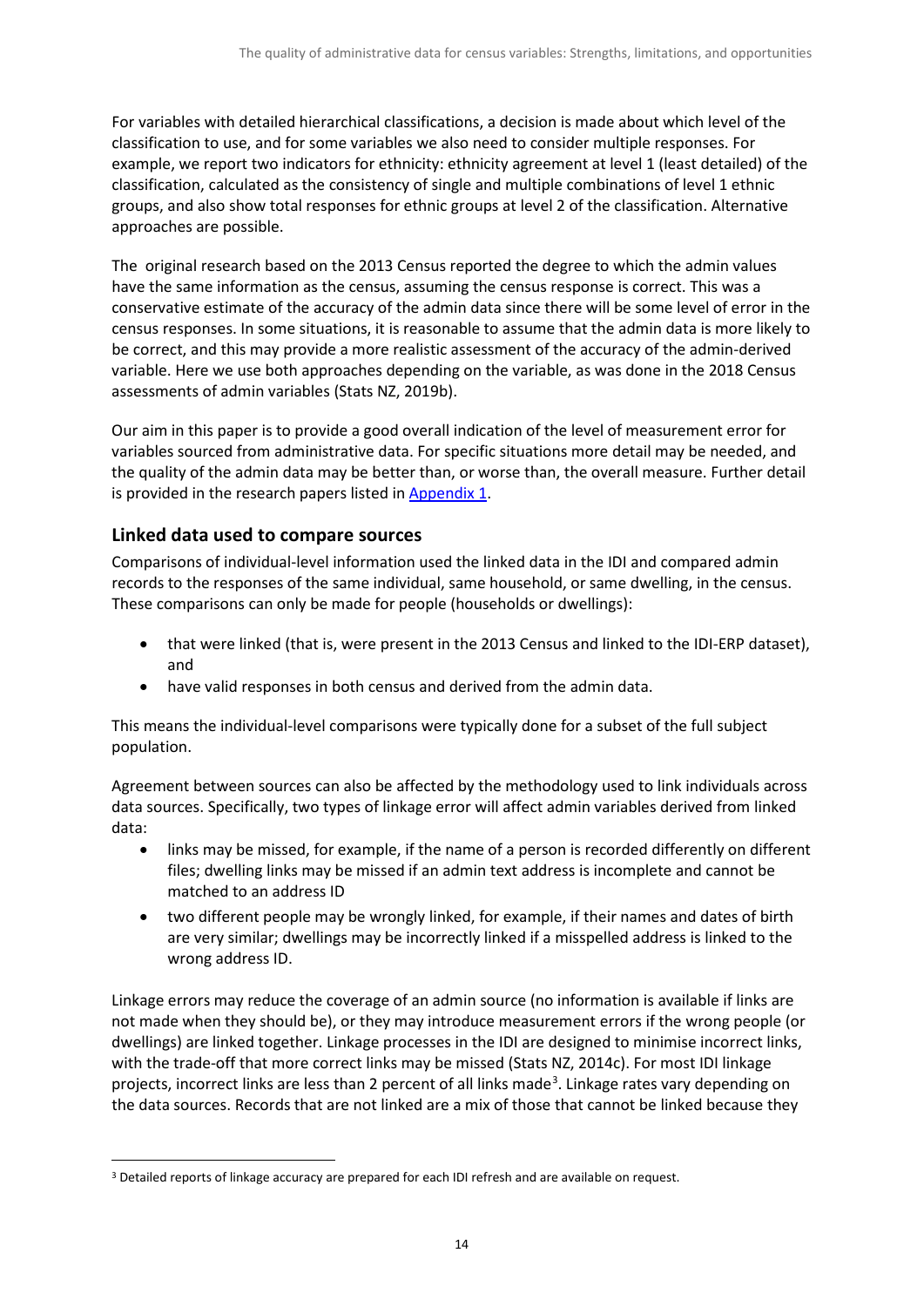are not present on both sources, and incorrectly missed links. Incorrectly missed links are difficult to measure and are unknown.

The accuracy of the linkage between the 2013 Census and the IDI affects individual level comparisons. Overall, 89 percent of 2013 Census usual residents were linked to those in the IDI-ERP dataset, with less than 1 percent estimated as being incorrect links. The high accuracy of this linkage suggests that any bias in comparison results would be minimal.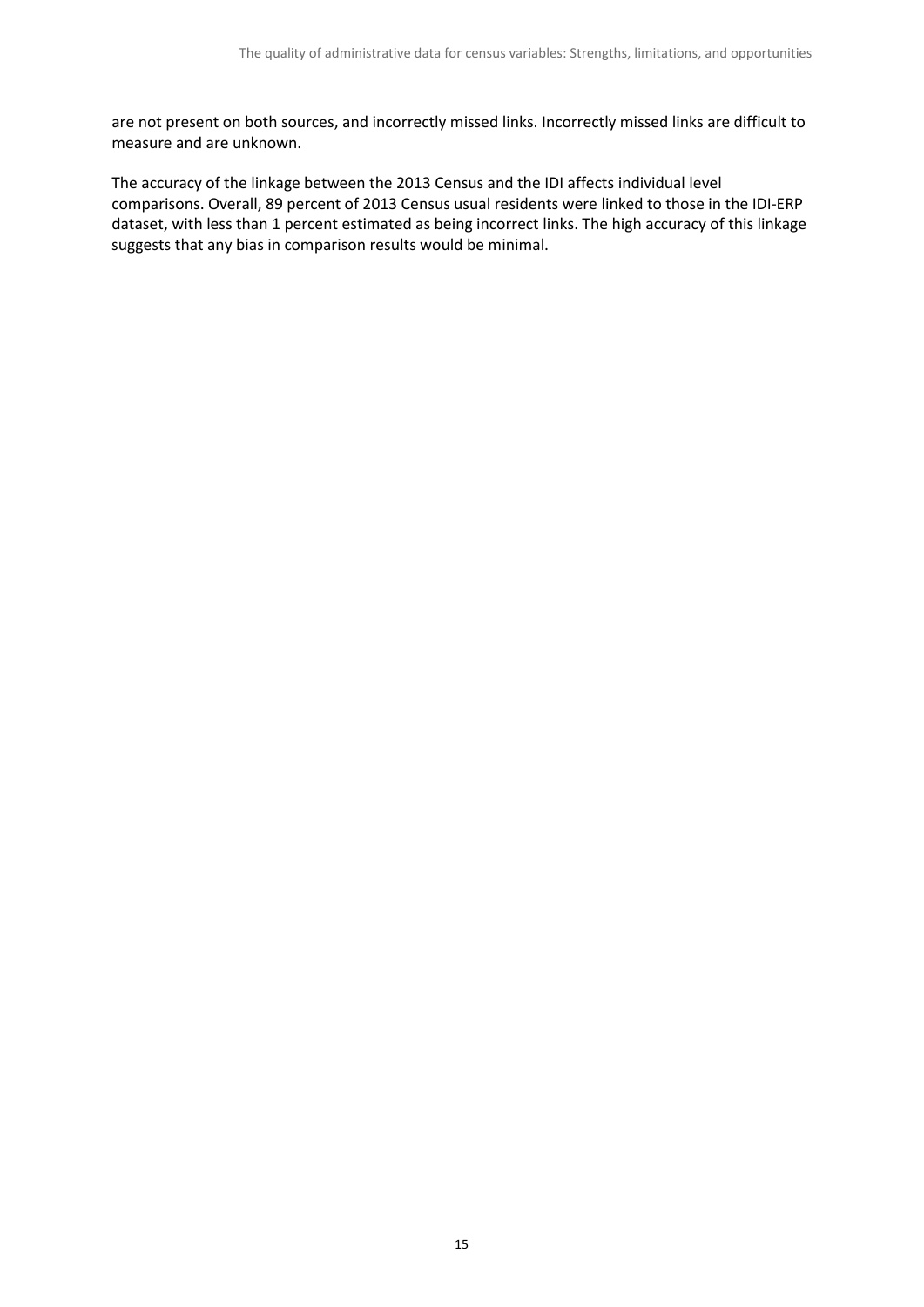## <span id="page-15-0"></span>Results

## <span id="page-15-1"></span>**Summary of findings**

Results are summarised along the dimensions of representativeness (through the estimated coverage of admin data) and errors of measurement (through the estimated consistency between admin and census values). Coverage tells us how much of the population we can obtain information for, while measurement error tells us whether we are measuring the right thing.

Figure 1 presents these results visually, placing variables in the section related to the level of coverage (low, partial, or high coverage), and the level of accuracy of measurement (poor, moderate, or very close). The light blue circles represent the results of the phase 1 metadata analysis, while the dark blue circles represent results of the phase 2 detailed data analysis. While the detailed analyses of the data provided much greater insight into the nature of the strengths and limitations of the admin data sources, results largely supported the initial phase 1 assessments.

The diagram is indicative only but is useful to illustrate the admin data potential. (We note that the relative placement of variables within a section is not meaningful.)



#### <span id="page-15-2"></span>**Figure 3 Accuracy of admin data as only source**

Variables in the top right corner of figure 1 have close to full coverage and high accuracy, an indication that the admin data is likely to provide high quality census information.

In contrast, for variables in the bottom left corner we have been able to identify few, if any, relevant admin data sources, and the information that is available is typically not well-aligned with the statistical concept sought by the census. Some variables such as language, religion, or unpaid activities are personal information that is unlikely to ever be captured well by government agencies. Others, such as 'access to telecommunications' and 'fuel types used to heat dwellings', may have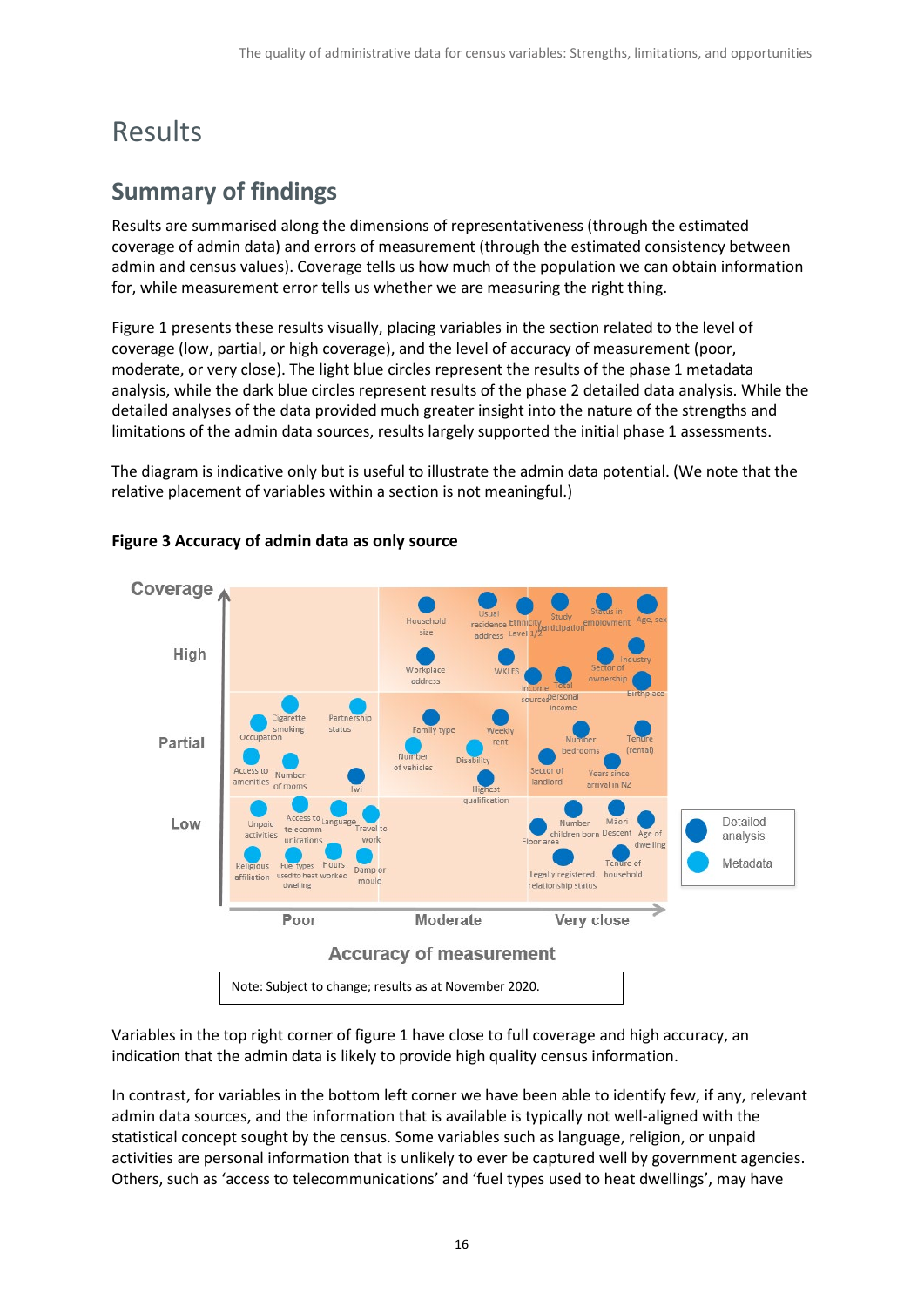related information in commercial datasets, but these do not necessarily meet the census concept of access or use. Other variables such as 'number of hours worked' and 'number of rooms' are factual concepts which are not collected by available admin systems at present. With changes to admin systems or use of sources such as commercial datasets, cellphone data, or social media, good statistical information from alternative data sources may be possible in the future. However, censustype information will need to be obtained through a survey collection for some time at least. The variables 'unlikely' to be satisfied by administrative data are listed in table 1.

This list may change over time. For example, from April 2020 employers are able to report hours paid on their payroll returns to Inland Revenue. In future this data may provide good coverage and act as a proxy for the hours worked variable.

#### <span id="page-16-0"></span>**Table 1**

| Census variables 'unlikely' to be satisfied by admin data |                         |                        |  |
|-----------------------------------------------------------|-------------------------|------------------------|--|
| Variable                                                  | Information type        |                        |  |
|                                                           | Personal <sup>(1)</sup> | Factual <sup>(2)</sup> |  |
| Access to telecommunications                              | ν                       |                        |  |
| Disability activity limitations                           | V                       |                        |  |
| Fuel types used to heat dwellings                         | $\sqrt{ }$              |                        |  |
| Hours worked                                              |                         | $\sqrt{ }$             |  |
| Housing quality - damp, mould                             | V                       |                        |  |
| Housing amenities                                         | V                       |                        |  |
| Language spoken                                           | ν                       |                        |  |
| Means of travel to work                                   | v                       |                        |  |
| Means of travel to education                              | V                       |                        |  |
| Mortgage payments                                         |                         | ν                      |  |
| Number of rooms                                           |                         | ν                      |  |
| Religious affiliation                                     | ν                       |                        |  |
| Tenure of household (owned or family trust)               |                         | ν                      |  |
| Unpaid activities                                         | ν                       |                        |  |

1. These variables are unlikely to be suitable for collection by government agencies, and would require new approaches with alternative data sources.

2. These variables could potentially be provided through new collection by a government agency.

**Source**: Stats NZ

Between these extremes there is considerable variation, with some variables measured well by admin sources but lacking coverage of some parts of the population, and some with high coverage but some issues with measurement. Others have both coverage and measurement issues. For these middle group of variables, some combination of admin and survey data may be required to produce census information to an appropriate quality. As an example, the 2018 Census used admin data for variables with good measurement properties to fill gaps in census responses but did not require full coverage of the population (Stats NZ, 2019b).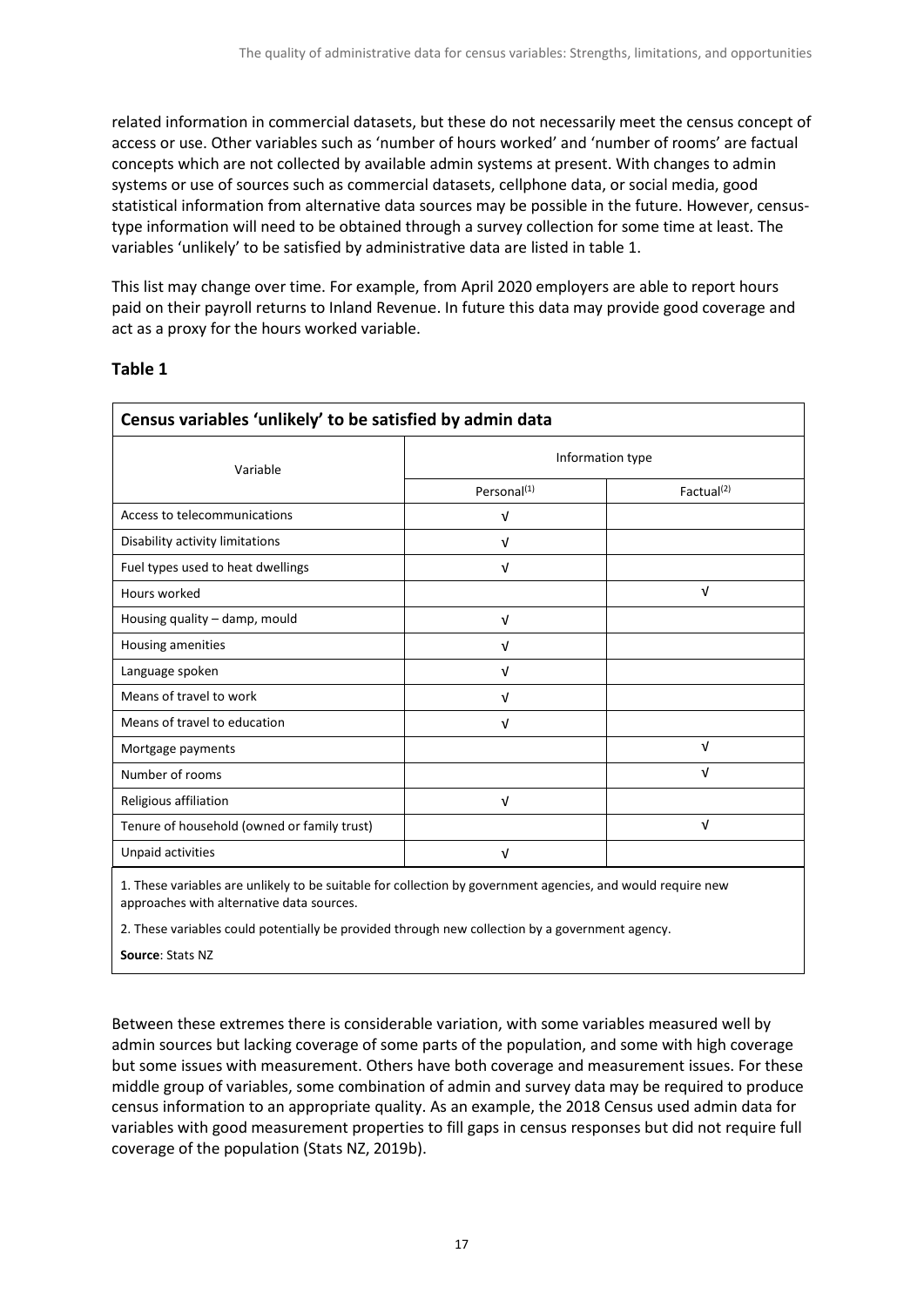Table 2 shows the results of coverage and measurement error assessments from the phase 2 detailed analysis underlying figure 1. Individual variables are provided in table 2a, and dwelling and household variables in table 2b. The results include coverage and accuracy from admin data sources calculated in research to date for the 2013 Census reference date. The middle column provides an updated coverage assessment for the 2018 reference date where past census data was used in addition to admin data. We return to the use of previous census data in a later section discussing low coverage caused by the lack of historical admin data.

Variables with potentially useful admin sources for which we have not undertaken this detailed analysis are number of vehicles (where vehicle registration data is available), occupation, and the derived household variables household income and household crowding. An indication of the reliability of household variables is given by the accuracy of household membership and family type.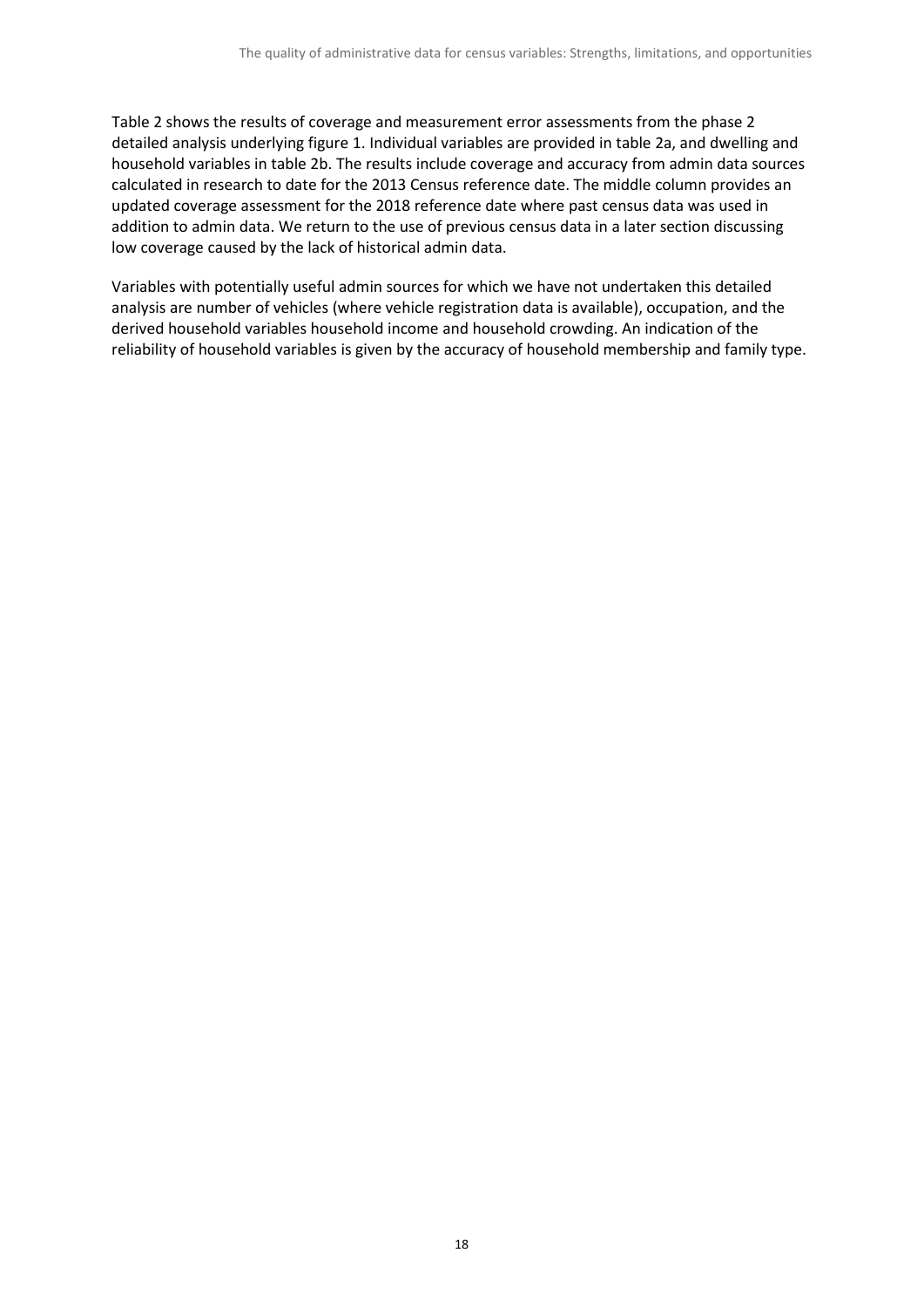#### **Table 2a**

<span id="page-18-0"></span>

| Coverage and measurement error quantified for selected census individual variables |                                         |                                                  |                                      |                                                                                      |  |
|------------------------------------------------------------------------------------|-----------------------------------------|--------------------------------------------------|--------------------------------------|--------------------------------------------------------------------------------------|--|
| Census variables                                                                   | 2013 Coverage:<br>Admin sources<br>only | 2018 Coverage:<br>Admin sources +<br>2013 Census | Admin accuracy<br>(linked data only) | Derivation of accuracy score<br>Comparisons are with 2013<br>Census unless otherwise |  |
|                                                                                    | %                                       | %                                                | %                                    | stated                                                                               |  |
| Age                                                                                | 100                                     |                                                  | 98                                   | Exact agreement                                                                      |  |
| Sex                                                                                | 100                                     | $\cdots$                                         | 100                                  | Exact agreement                                                                      |  |
| Usual residence address                                                            |                                         |                                                  |                                      |                                                                                      |  |
| Territorial authority and<br>Auckland local board (TALB)                           | 99                                      |                                                  | 95                                   | Exact agreement, 2018 data                                                           |  |
| Meshblock                                                                          | 99                                      |                                                  | 89                                   |                                                                                      |  |
| Address ID                                                                         | 99                                      | $\cdots$                                         | 87                                   |                                                                                      |  |
| Ethnicity                                                                          |                                         |                                                  |                                      |                                                                                      |  |
| Level 1 Single and Combination                                                     | 99                                      | $\cdots$                                         | 89                                   | Exact agreement                                                                      |  |
| Level 2 Total responses                                                            | 99                                      | $\cdots$                                         | 86                                   |                                                                                      |  |
| Māori descent <sup>(1)</sup> : Overall                                             | 43                                      | 83                                               |                                      |                                                                                      |  |
| Aged 0-14 years in 2013                                                            | 89                                      | 93                                               | 96                                   | Exact agreement Yes/No                                                               |  |
| Iwi affiliation                                                                    | 42                                      | $\cdots$                                         |                                      |                                                                                      |  |
| <b>MOE</b> schools                                                                 | 13                                      | $\cdots$                                         | $20 - 40$                            | Range for 12 largest iwi                                                             |  |
| <b>MOE Tertiary</b>                                                                | 30                                      | $\cdots$                                         | 30-60                                |                                                                                      |  |
| Birthplace                                                                         | 87                                      | 98                                               | 97                                   | Exact country agreement                                                              |  |
| Years since Arrival in NZ                                                          | 45                                      | 94                                               | 92                                   | Agreement within one year                                                            |  |
| Number of children born: All women 15+                                             | 42                                      | 78                                               | 77                                   | Admin agreement or higher<br>than census response                                    |  |
| Women born since 1974                                                              | 38                                      | 67                                               | 94                                   |                                                                                      |  |
| Legally registered relationship status                                             | 17                                      | 72                                               | 88                                   | Exact agreement                                                                      |  |
| Highest qualification                                                              | 47                                      | 61                                               | 77                                   | Admin agreement or higher<br>than census response                                    |  |
| Study participation                                                                | 99                                      | $\cdots$                                         | 87                                   | Exact agreement                                                                      |  |
| Status in employment                                                               | 100                                     | $\cdots$                                         | 96                                   | Exact agreement                                                                      |  |
| Work and labour force status (WKLFS)                                               | 91                                      | $\cdots$                                         | 83                                   | Exact agreement                                                                      |  |
| Industry                                                                           | 90                                      | $\cdots$                                         | 100                                  |                                                                                      |  |
| Sector of ownership                                                                | 90                                      | $\cdots$                                         | 100                                  | Exact agreement                                                                      |  |
| Workplace address                                                                  |                                         |                                                  |                                      |                                                                                      |  |
| Regional council                                                                   | 90                                      | $\cdots$                                         | 70                                   | Exact agreement                                                                      |  |
| <b>Territorial Authority</b>                                                       | 90                                      | $\cdots$                                         | 65                                   |                                                                                      |  |
| Meshblock                                                                          | 90                                      | $\cdots$                                         | 41                                   |                                                                                      |  |
| Total personal income                                                              | 88                                      | $\cdots$                                         | 86                                   | Admin value within one<br>band, or higher than census                                |  |
| Sources of personal income                                                         | 88                                      | $\cdots$                                         | 56                                   | Income source agrees                                                                 |  |
| 1. DIA birth registrations data only<br>Symbol:  not applicable                    |                                         |                                                  |                                      |                                                                                      |  |
| Source: Stats NZ                                                                   |                                         |                                                  |                                      |                                                                                      |  |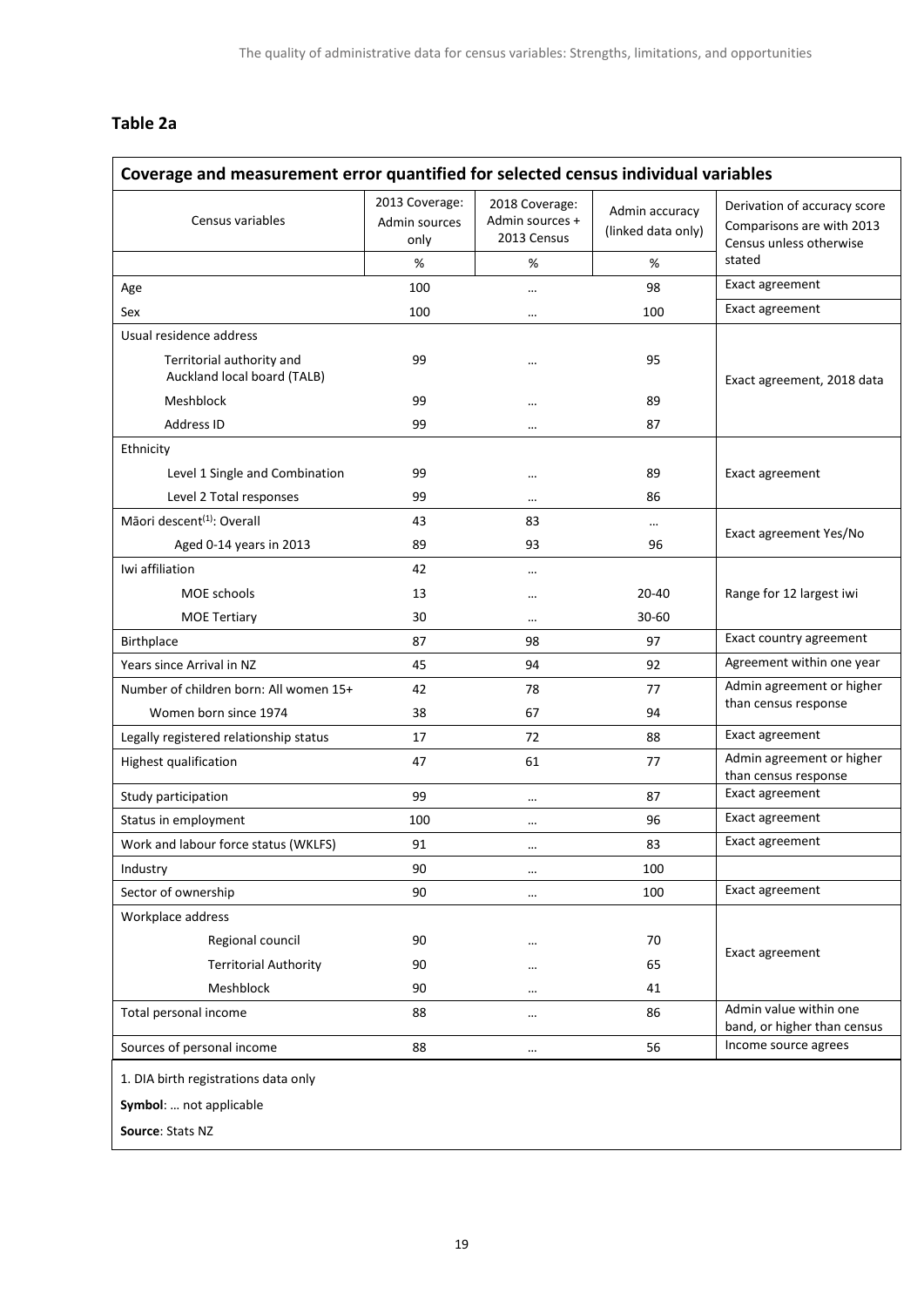#### <span id="page-19-1"></span>**Table 2b**

#### **Coverage and measurement error quantified for selected census dwelling and household variables**

| Census dwelling variables                                 | Coverage | Admin accuracy<br>(linked data only) | Derivation of accuracy score     |  |
|-----------------------------------------------------------|----------|--------------------------------------|----------------------------------|--|
|                                                           | %        | %                                    | Comparisons are with 2013 Census |  |
| Tenure (overall)                                          | 18       | $\cdots$                             |                                  |  |
| Tenure (rental only)                                      |          |                                      |                                  |  |
| Tenancy bonds (MBIE)                                      | 57       | 100                                  | Admin tenure assumed correct     |  |
| HNZC (housing NZ only)                                    | 99       | 100                                  |                                  |  |
| Weekly rent paid by households                            |          |                                      |                                  |  |
| Tenancy bonds (MBIE)                                      | 54       | 82                                   | Within one rental band           |  |
| <b>HNZC</b> landlord sector                               | 99       | 91                                   |                                  |  |
| Sector of landlord                                        |          |                                      |                                  |  |
| Tenancy bonds (MBIE)                                      | 57       | 97                                   | Exact agreement                  |  |
| <b>HNZC</b>                                               | 99       | 100                                  |                                  |  |
| Number of bedrooms (rental only)                          |          |                                      |                                  |  |
| Tenancy bonds (MBIE)                                      | 53       | 85                                   | Exact agreement                  |  |
| HNZC (housing NZ only)                                    | 99       | 96                                   |                                  |  |
| Age of dwelling <sup>(1)</sup>                            | 28       |                                      | High quality                     |  |
| Floor area <sup>(1)</sup>                                 | 28       | $\ddotsc$                            | High quality for separate houses |  |
| Census household variables                                |          |                                      |                                  |  |
| Number of usual residents in<br>household                 | 98       | 55                                   | Exact agreement                  |  |
| Household membership                                      | 98       | 49                                   | Exact agreement                  |  |
| Family type                                               | 59       | 68                                   | Exact agreement                  |  |
| 1 Building consents data only. No linked data comparison. |          |                                      |                                  |  |
| Symbol:  not applicable                                   |          |                                      |                                  |  |
| Source: Stats NZ                                          |          |                                      |                                  |  |

### <span id="page-19-0"></span>**Reasons for coverage and measurement errors**

We now describe the main reasons for lack of coverage or measurement error in the admin sources. We first summarise the coverage gaps and measurement issues for the traditional field enumeration census and contrast these with what we find in the admin sources. Several common factors have emerged through the investigations of admin-derived variables. They highlight where there is potential to improve the quality of admin sources, and how survey-based information might support the use of admin data.

#### **Coverage in the full field enumeration census**

The census quality assurance framework (Stats NZ, 2019c) requires at least 90 percent non-missing responses in the census dataset for a moderate quality rating, and 95 percent for high. In the 2013 Census dataset, most, but not all, variables achieved a high or moderate rating. However as noted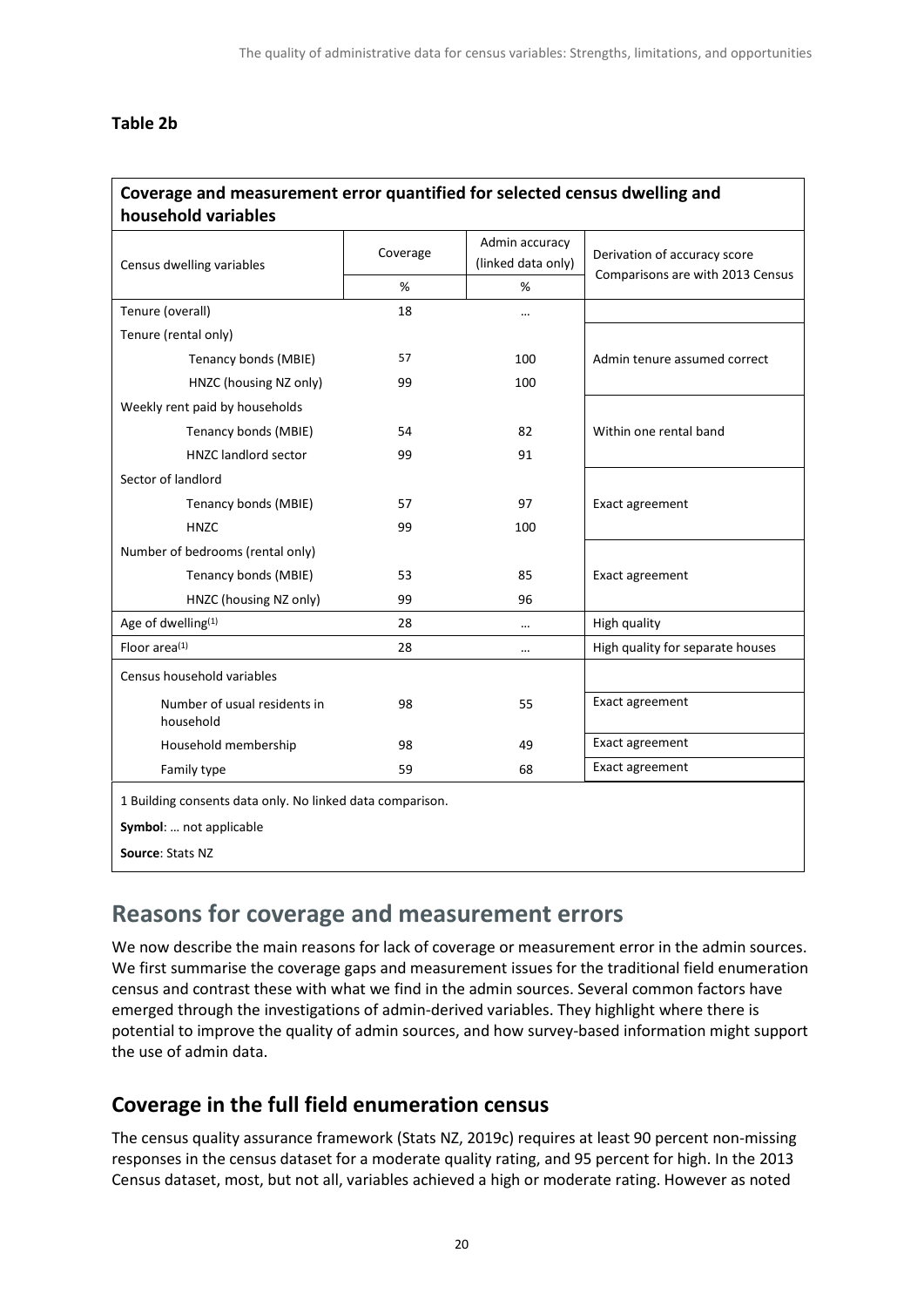earlier, the 2013 Census achieved between 88 and 92 percent coverage for most variables when net census undercount is included. Also, for operational reasons, the traditional full field enumeration census does not include residents who are temporarily overseas by design, who made up 1.8 percent of the ERP in 2013. For all these reasons combined, the field enumeration census typically achieves at best a 90 percent response rate compared with the full New Zealand resident population, and considerably lower for some variables and some groups of the population.

In contrast, for admin data, agencies collect information from people who interact with their service, and different sources can be combined to improve coverage. Resulting patterns of missing data are quite different from the traditional census. The admin information is not affected by those who are absent from New Zealand for short periods, so the target population for statistical purposes can be the full New Zealand resident population as measured by the ERP. The 2018 Census has shown that admin sources are able to count those who are typically missed by field collection (Stats NZ, 2019a). Rather, reasons for lack of coverage and measurement error for variables obtained from admin sources vary depending on the nature of those sources. Some common themes emerge.

### **Lack of historical admin data**

One main reason for lack of coverage in admin sources is the lack of digitised information from earlier periods. Figure 2 summarises the timeline of data availability from admin sources. Digitisation of government admin systems occurred mainly from the late 1990s. For example, MBIE's immigration data is available from 1997, and DIA data (births, deaths, and marriages) was digitised from 1998. This affects many variables where historical information is not available for much of the adult population in 2013. Examples include birthplace and years in New Zealand for migrants who arrived before 1997, and child-parent relationships for women born before 1974. Historical data for Māori descent for those born in New Zealand was not collected by DIA before 1995, and most of our analyses included birth registration data only from 1998 when registration data was fully digitised.

Coverage due to lack of historical admin information may be improved in several ways. DIA recently digitised more information from birth registration records for another 10 years back until 1989. Digitisation of older records is resource intensive, and only likely to be undertaken if there is strong demand.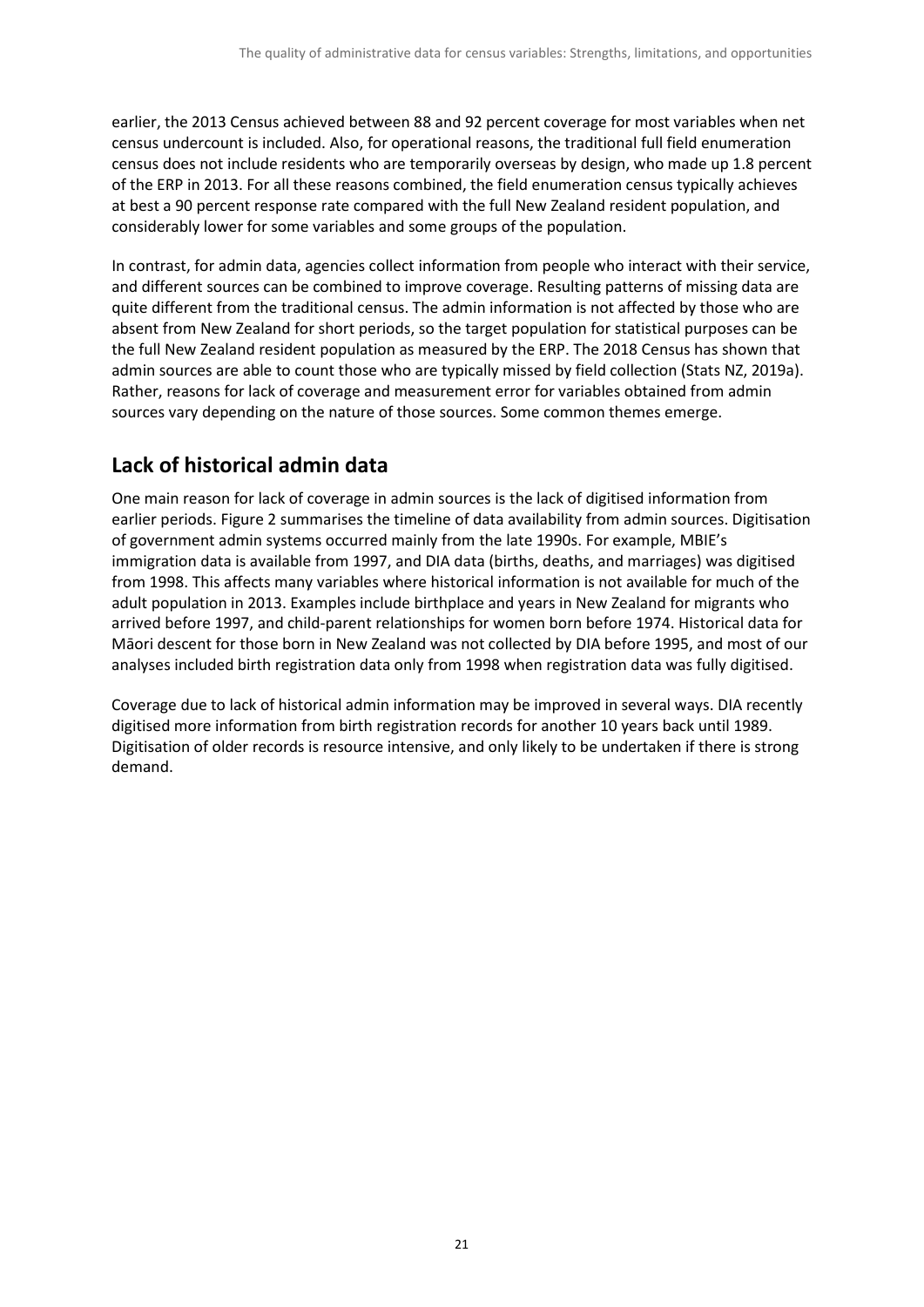#### <span id="page-21-0"></span>**Figure 4**



While many government agencies are able to provide data to Stats NZ for statistical purposes, the Electoral Act 1993 places restrictions on the use of information on the electoral roll. Comparisons using aggregate data suggested that the combination of birth registrations for those under 18 years of age, and electoral roll data for those of voting age, would provide high coverage of the population for Māori descent (Bycroft et al, 2016). However, current legislation precludes the use of unit record electoral roll data as an admin source for Māori descent for the census.

The census itself is another source of information for the whole population. For variables which do not change over time (for example, country of birth and year of arrival in New Zealand), or can be updated for more recent events (for example, highest qualification and number of children born), previous censuses can provide information for much of the population that is missed by the admin sources. A previous census is particularly beneficial for events that occurred prior to digitisation of the admin sources. This approach was used in the 2018 Census, where information from those who responded to the 2013 Census was used as a first option for filling in missing data for several variables (Stats NZ, 2019b).

Table 2a shows how the coverage of selected variables can be increased by including previous census information. Here the reference date is the 2018 Census, with the 2013 Census used as an additional data source. This use of 2013 Census data increases coverage to various degrees. Birthplace and years in New Zealand reach coverage rates of 98 and 94 percent, respectively, providing very high rates of coverage for identifying migrant populations. Coverage of Māori descent overall increases significantly from 43 percent to 83 percent, with remaining missing data mainly affecting adults. There are also good increases in coverage for number of children born, legally registered relationship, and highest qualifications, to achieve between 61 and 78 percent coverage. The 2013 Census provides additional information mainly for older adults, and coverage gaps are While many government agencies are able to provide data to Stats NZ for statistical purposes, the<br>leicotral Act 1993 places restrictions on the use of information on the electoral roll. Comparisons<br>using aggregate data sug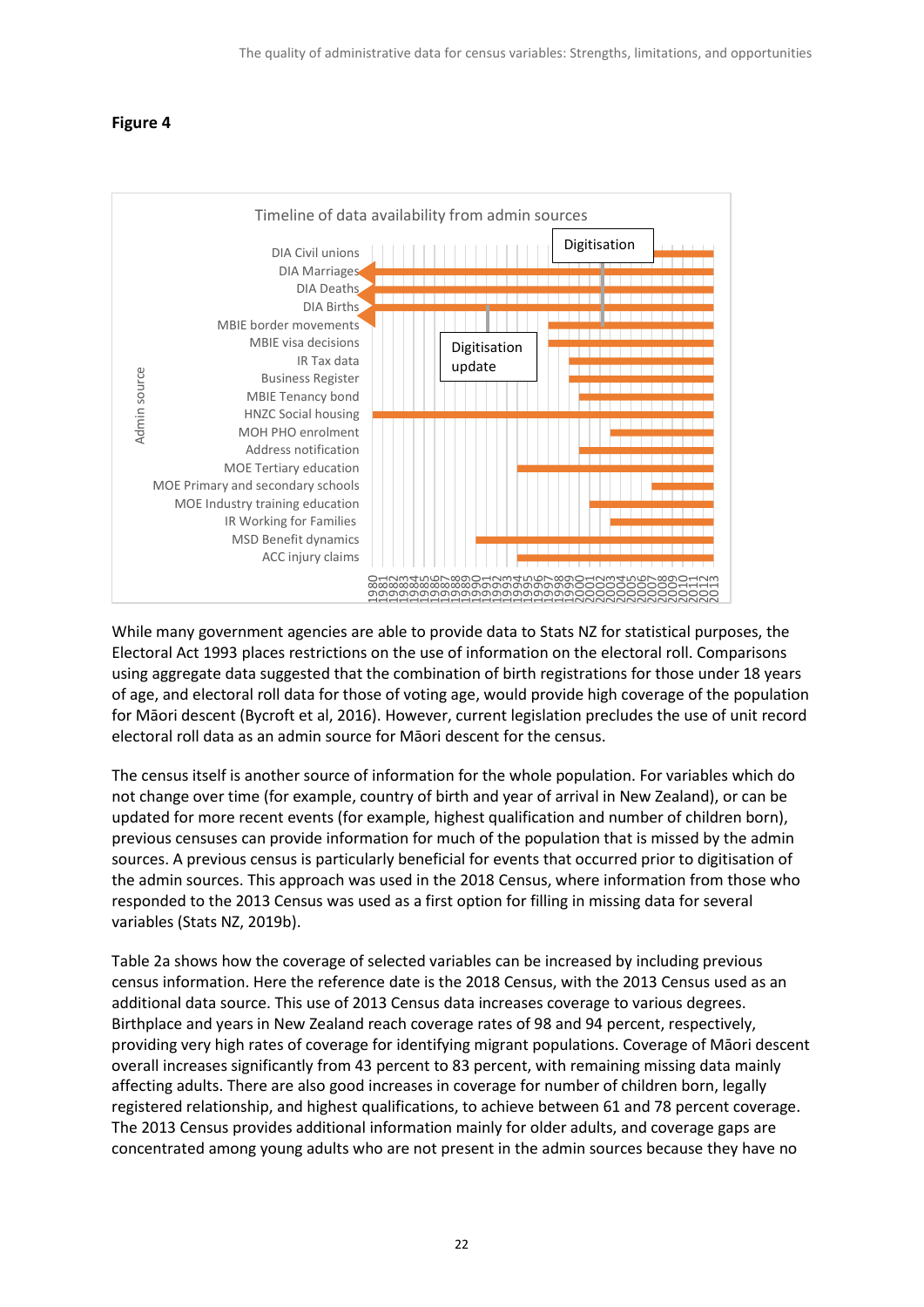children, have not married, or have no qualifications. Figure 3 updates the coverage in the previous illustration combining admin data with 2013 Census where appropriate.

If an admin-based census were to be implemented, historical census data would likely be used as a data source where appropriate. As time goes on, the issues with historic data become less relevant as older people die. The admin sources will gradually be used for a greater proportion of the population, and any gaps in the ongoing collection of admin sources will have a larger impact on coverage.



#### <span id="page-22-0"></span>**Figure 5 Accuracy of admin data including previous census**

#### **Events that occur overseas**

Some events are not captured in the New Zealand admin data, because they do not occur in New Zealand. These include

- children born overseas
- marriage, civil unions, or divorce that occur overseas
- qualifications obtained overseas
- income earned overseas.

This can lead to under-coverage, for example if a person's qualifications were all gained overseas, their qualifications will be missing. It can also lead to measurement error, for example if some qualifications are gained in New Zealand, but a higher qualification is gained overseas.

These data gaps affect new migrants to New Zealand more than those born in New Zealand. While previous censuses can provide some historical information for overseas events, they will continue to be a source of undercoverage in admin sources unless there is some means of capturing them on an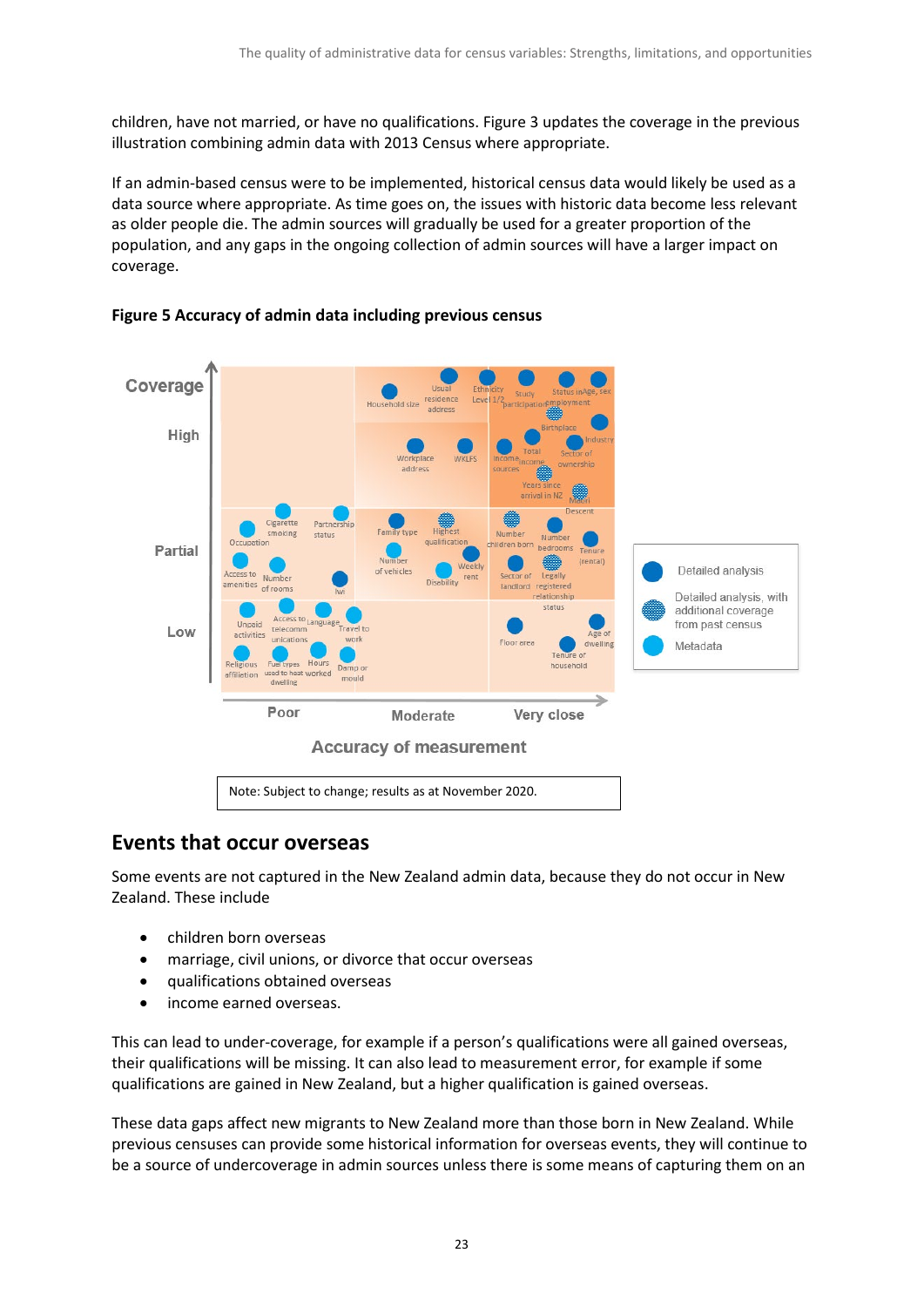ongoing basis. Visa applications could potentially provide an avenue for collecting more information for new migrants. A small amount of qualifications data on principal applicants for some types of visas is already collected as part of the visa application process, although this is not available in the IDI.

### **Positive identification only**

Some statistical information is derived from transactions or events recorded by government agencies, for example taxable income earned, qualifications received, enrolment in study, legal marriage or civil union, or the birth of a child. The admin sources provide a positive identification for these variables, but it is not possible to directly identify those with no income, no qualifications, not studying, those never married, or women who have had no children. These null categories are important for statistical purposes and can be asked directly in a survey questionnaire, however in the admin sources they cannot be distinguished from people with no information. Recording only positively identified events leads to some lack of coverage. For example, there is no admin information for those with no qualifications. We cannot assume that no admin data implies no qualifications since qualifications may have been gained before digital records are available, and even for recent events, missing data could also be due to qualifications gained overseas.

This situation can also be considered as a source of measurement error as the null category cannot be derived directly and needs to be estimated. If there is full coverage of those in the positive categories, the 'missing' data could be assumed to mean 'no' – for example almost all those who are studying at a given time are enrolled in a New Zealand educational institution and recorded in admin sources, so it could be assumed that those not enrolled are not studying. However, this is not the case for income, where just 40 percent of those who have no income information in the tax data also reported zero income in the 2013 Census (Suei, 2016). In general, an imputation model supported by some survey information is likely to be needed to allocate missing data between the null and other positive categories.

In a similar way, for some variables, very good admin data can be obtained for some parts of the classification, but other categories are not available. For example, marriage and civil unions registration systems, divorce records, and death registrations all provide high quality information for the census legal partnership status variable; however, none record information on those who are separated. For household tenure, Housing NZ Corporation and tenancy bonds data identify many of those renting, but we do not have sources that identify dwellings owned or held in a family trust.

The reverse argument also helps to understand measurement error in surveys. Where admin systems are robust (for example, when there are strong legal or financial requirements), we can be confident that where events are positively identified, these are likely to be correct, and a survey response less than the admin measure is likely to be an error. For example, total personal income is unlikely to be less than that reported in the tax system, and a mother is unlikely to have had fewer children than those recorded in birth registrations.

#### **Linkage error**

In the IDI, data sources are linked to the IDI central population spine using probabilistic linkage. Linkage is not perfect and linkage errors can affect the use of the admin data for statistical purposes. An incorrect link may mean that a person is assigned the wrong value for a variable, a form of measurement error. The low false link rate under 2 percent for IDI linkages means that any impact is likely to be small.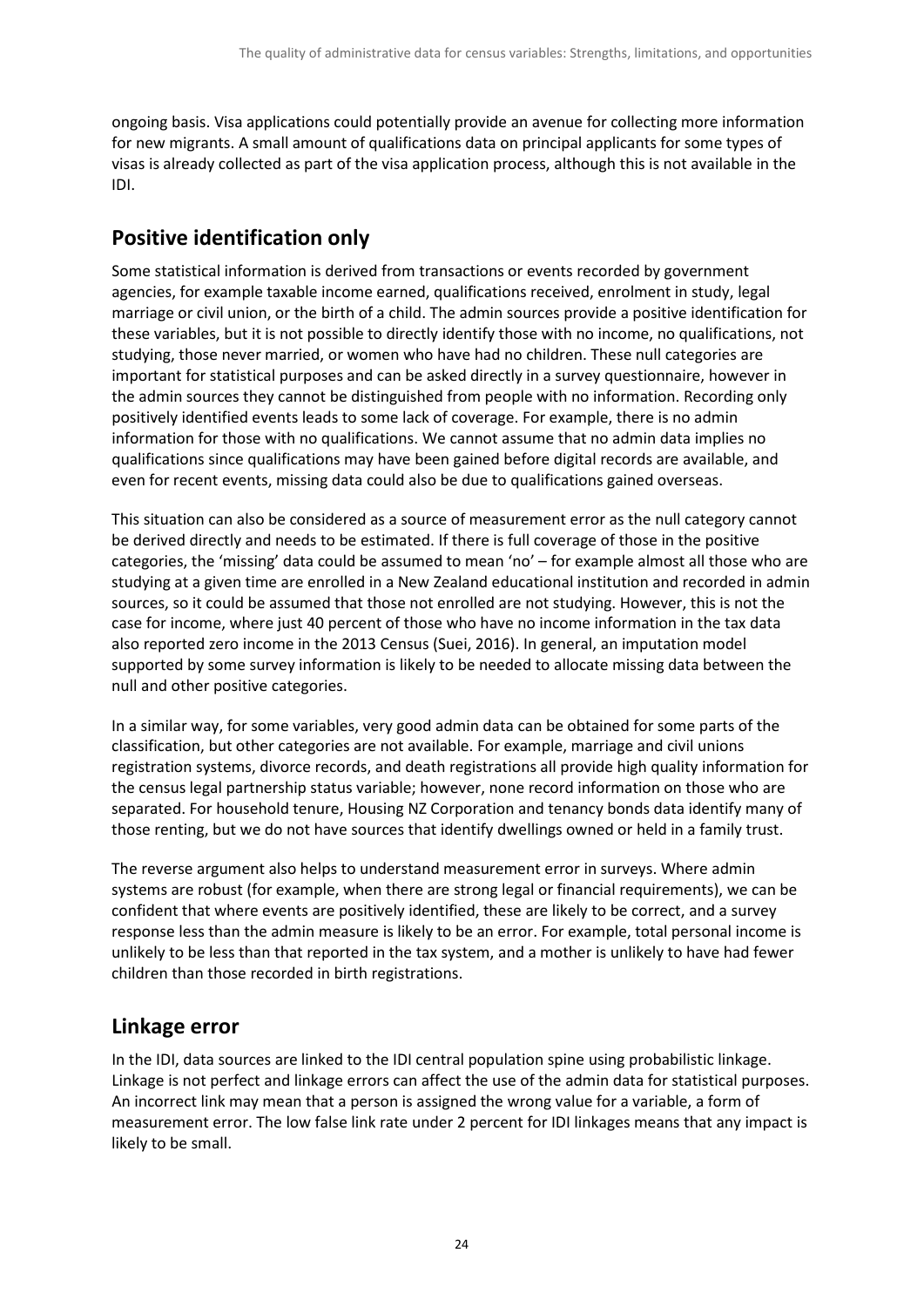Missed linkages can result in missing data for a person. The linkage rate varies considerably by data source. For example, because tax registrations are used to form the IDI spine, there are minimal missed linkages for recording payment of tax over time. However, at the other extreme, the parents of children registered as born in New Zealand have very low linkage rates before 1989 because the information needed to determine the link has not been digitised. Linkage rates have tended to increase over time, for example the linkage rates for mothers on birth registrations was almost 100 percent by 2013 (Miller et al, 2019).

Address matching rates for admin sources related to dwellings can reduce the effective coverage of dwellings in the census context. For example, 30 percent of tenancy bonds records were not able to be matched to an address ID (Miller et al, 2018). From March 2019, IDI address matching has used the Statistical Location Register and new address matching software. This has led to an improvement in the quality of IDI address matching (Bycroft et al, 2021), however most of the census transformation analysis reported here was carried out before these improvements.

### **Unit error**

Dwellings and households are statistical units that must be derived from admin address data. Where we have one address associated with two or more dwellings, this is a form of unit error. Similarly, we construct an administrative household by grouping people who report living at the same address. Unit errors may occur if we are in fact combining two or more households, or when an incorrect address results in the wrong people being associated with a household. While the admin address information provides good accuracy for larger geographic areas, accuracy decreases with smaller geographic areas, and the construction of admin households is problematic (Gath & Bycroft, 2018).

The variety of admin reporting units related to properties introduces more complexity when deriving a dwelling. Reporting units include bond lodgements, property IDs, houses, and buildings (Bycroft et al, 2021). The rules used to determine a dwelling may introduce unit error, particularly when the reporting unit includes multiple dwellings.

### **Time references and timeliness**

A census questionnaire is answered with respect to a specific date, and results are generally released 9 to 18 months after census day. Both of these aspects related to timing can affect the coverage and measurement error for data derived from admin sources.

Most admin variables are able to be referenced to a specific date, with some exceptions. As a selfidentified characteristic, ethnicity can change over time. If a respondent has not had a recent interaction with an agency it may mean that their ethnicity may be out of date. Weekly rent from tenancy bonds is another example as the rental amount is for the start of the tenancy and is not updated if rents are increased for the same tenancy. Time lags in the notification of address changes to agencies means that admin addresses can be out of date. In these cases, a person's information held in the IDI may therefore not match what they would have responded at the time of the census.

Time lags in receipt of admin data may affect what data is available for release in a timely manner. Lags can occur between the point of collection by government agencies, the supply of that data to Stats NZ, and integration to the IDI. Our experience with use of admin data in the 2018 Census gives an indication of how time lags affects availability (Stats NZ, 2019b). Admin sources were captured in September 2018, six months after census day. Most sources included data that covered census day in March 2018, with two exceptions. Ministry of Education qualifications and enrolments were available through to the end of 2017, but not for 2018. The delay was due to a lag in the standard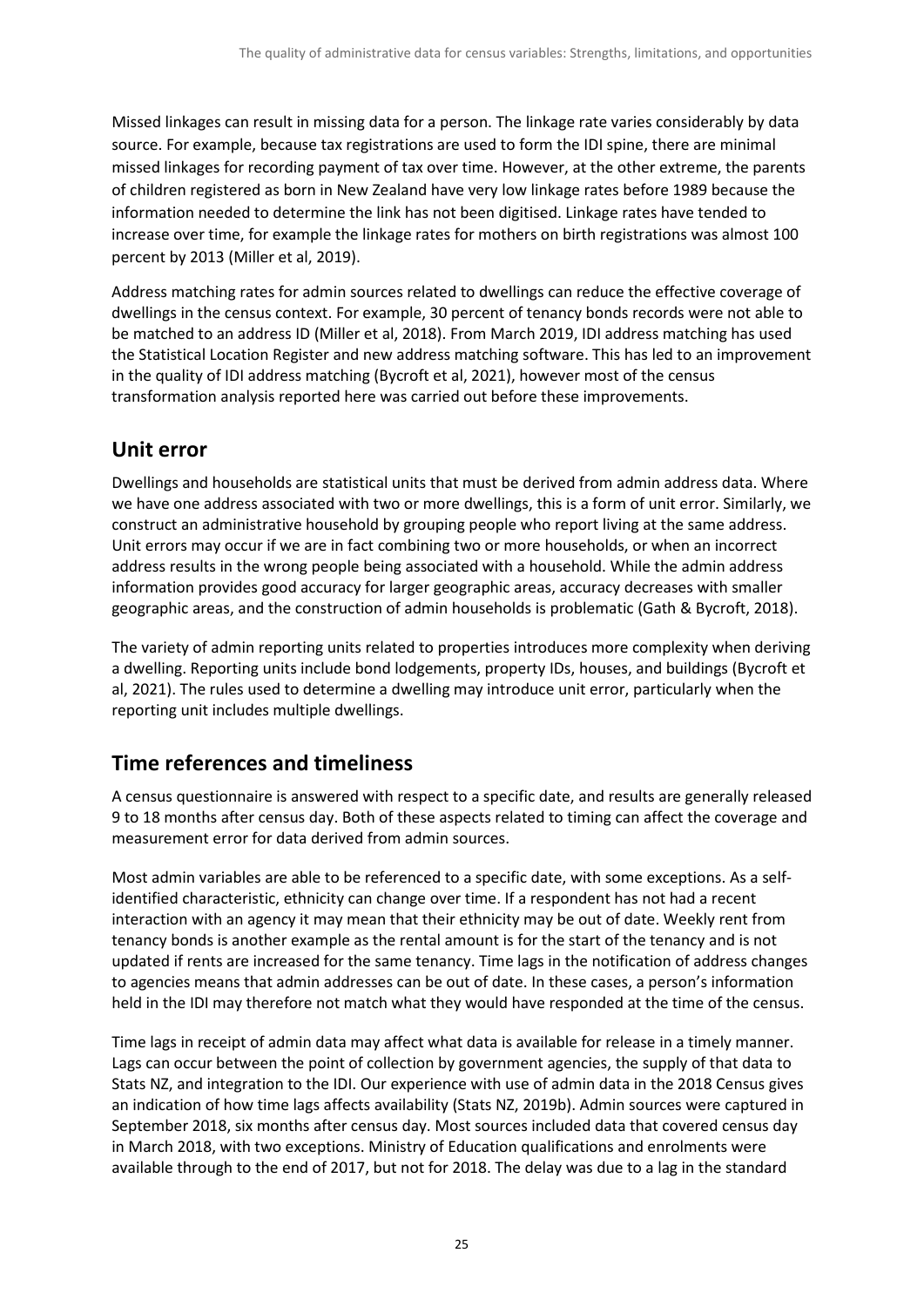supply of information to Stats NZ, which could be overcome in future. Tax data provides information about income and employment, but not all tax information for the self-employed was available through to census night. This is more difficult to overcome as self-employed tax is mainly filed annually, and it can take more than a year before data from a processed annual tax return is supplied to Stats NZ.

#### **Other errors of measurement**

As well as the sources of measurement error noted above, there are a number of other reasons why a value recorded in a survey questionnaire or derived from an admin system may not correspond to the desired target measurement.

The target concepts for the admin-derived variables in table 2 in most cases do closely align with the target concepts described in the statistical standard, also used by census, and this provides a sound starting point for their statistical use. An exception is unemployment, where receipt of certain benefits did not map well to those who reported being unemployed in the census (Jer, 2020).

The operational collection, and subsequent processing of the data, can introduce errors that mean the recorded value is different from the target concept. As noted earlier, this is true of both a survey-based and an admin system. Errors can occur in a survey context, for example census respondents may find some questions difficult to answer precisely, they may misinterpret a question, or falsify an answer; responses on a paper form may not scan correctly; or incorrect coding of text responses may introduce errors. As one example, census responses to study participation underestimate those enrolled in industry training courses (Shrosbree, 2015). Errors in census responses will downgrade the admin consistency measures if the census is assumed to provide a correct response.

Admin systems are also subject to collection and processing errors which are more likely to affect variables that are not essential to the core operation of the agency. For example, ethnicity is collected by several government agencies which aim to adhere to the target statistical concept. However, for some of these agencies, issues in collection or processing resulted in a tendency to report fewer people with multiple ethnicities than the census (Reid et al, 2016). Some agencies aim to collect iwi using the appropriate statistical concept, but in practice the data collected did not compare well with the responses obtained by the census (Bycroft et al, 2016).

The methods used to derive the statistical variable from admin sources may also introduce error, particularly where there are multiple data sources and potentially conflicting values. Address of usual residence and ethnicity are two important census variables where multiple sources are combined. Rules-based methods have been developed to derive the 'best' address and ethnicity for an individual, however model-based methods would likely provide improved estimates.

From table 2 we see that for most variables, measurement accuracy ranges from around 80 percent to 99 percent. Exceptions are iwi affiliation, small area workplace, and household membership which drop to around 50 percent accuracy in comparison with census responses. There are particular issues associated with admin collection for these last variables.

Collection of iwi requires tight control of all aspects of data collection from questionnaire design, who fills out responses, and subsequent processing and coding systems. This can be difficult to achieve, especially in distributed collection systems. The coverage of iwi in government agencies is also limited at present. These issues have been highlighted by the low response for iwi in the 2018 Census, and the lack of suitable alternative sources. The Mana Ōrite relationship agreement was signed between Stats NZ and the Data Iwi Leaders Group in 2019. The associated work programme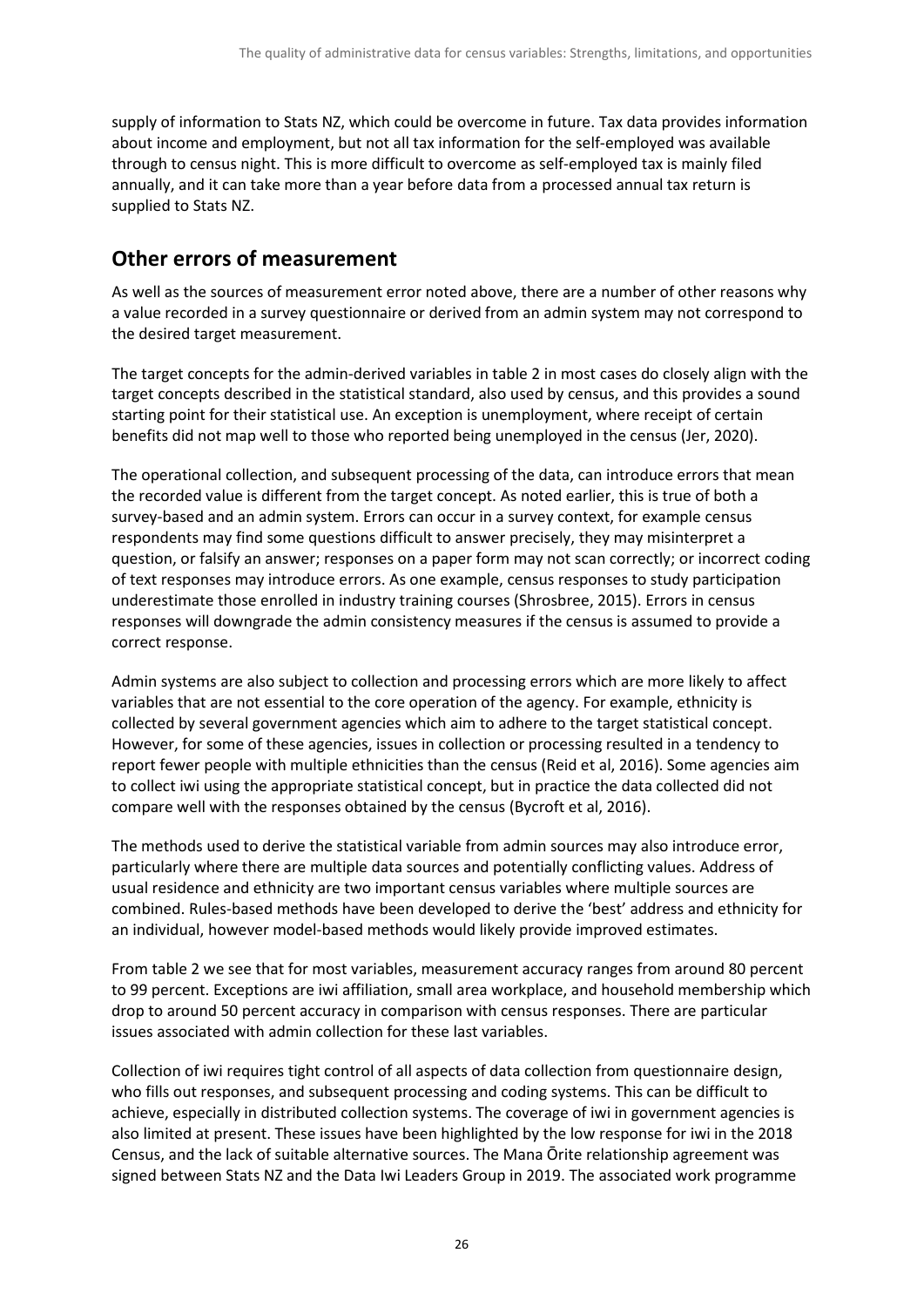includes a workstream to improve administrative data to ensure a sustainable and diversified flow of relevant iwi data for Māori<sup>[4](#page-26-1)</sup>.

Workplace address is not available through the tax system for enterprises with multiple geographic locations.

All household variables depend on placing the correct group of people at an admin address. More accurate address information for individuals is required to improve on the accuracy of adminderived households. Some improvements have been seen between 2013 and 2018 with address information used in the 2018 Census, mainly due to improved address matching by Stats NZ (Stats NZ, 2019a). In recent work, the Social Wellbeing Agency (2020) finds that using the September 2019 IDI refresh, 63 percent of admin households have the same membership as the 2013 Census. However, at present we are unable to construct high quality admin households. Missing family relationship information also affects the ability to derive household variables.

### <span id="page-26-0"></span>**Improvements to admin data quality across government**

The need for high quality admin data, particularly for core demographic variables, has been recognised for some time and Stats NZ has been working with agencies to improve the quality of administrative data collection (Cabinet paper, 2016). A number of system improvements were already in place, or under development, in 2016. It was anticipated these would lift data quality over time, but that this would be a gradual process. Given the timeframes, any improvements are unlikely to be reflected in the investigations reported here.

The role of Government Chief Data Steward (GCDS) established in 2017, recognises the importance and value of government data. The GCDS has been supporting work across government to co-design, develop, and implement short data content standardisation, and has the authority to set mandatory requirements across government. Three data content requirements have to date been approved for [Date of birth,](https://www.data.govt.nz/manage-data/data-content-standardisation/register-of-government-data-content-requirements/#Date-of-birth) [Person name,](https://www.data.govt.nz/manage-data/data-content-standardisation/register-of-government-data-content-requirements/#Name-of-person) and [Street address](https://www.data.govt.nz/manage-data/data-content-standardisation/register-of-government-data-content-requirements/#Street-address) and others are in progress or planned<sup>[5](#page-26-2)</sup>. Data content requirements set out details of how the information is to be collected and applies to data being shared between organisations. They complement existing statistical and other related standards. Improving data content standardisation practices across government organisations will enable more efficient and effective sharing of data, within existing privacy and security settings.

One of the risks associated with the use of administrative sources for statistical purposes is that policy changes can affect the data collected. While some policy changes may be detrimental to the statistical use, others can be beneficial. For example, the transformation undertaken by Inland Revenue to modernise the taxation system has provided more detail for measures of employment and income. From April 2019, all employers have switched from filing the monthly EMS to filing pay period records which include pay period start and end dates. This could bring the admin paid employment measures more in line with the reference week concept used by the census. The fulltime and part-time split for paid employees becomes possible after the addition of paid hours in pay period records from 1 April 2020. Paid hours may also provide proxy information for hours worked.

<span id="page-26-1"></span><sup>4</sup> **[Mana Ōrite Relationship Agreement](https://www.stats.govt.nz/about-us/what-we-do/mana-orite-relationship-agreement/)** was signed between Stats NZ and the Data Iwi Leaders Group of the National Iwi Chairs Forum in October 2019. The purpose of the relationship is to work together with iwi-Māori to realise the potential of data to make a sustainable, positive difference to outcomes for iwi, hapū, and whānau. A workstream of the Mana Ōrite Work Programme (se[e 2018 Census iwi data: October 2020 update\)](https://www.stats.govt.nz/reports/2018-census-iwi-data-october-2020-update) is focused on improving administrative data to ensure a sustainable and diversified flow of relevant iwi data for Māori.

<span id="page-26-2"></span><sup>&</sup>lt;sup>5</sup> [Register of government data content requirements.](https://www.data.govt.nz/manage-data/data-content-standardisation/register-of-government-data-content-requirements/) Retrieved from data.govt.nz. Last updated April 2020.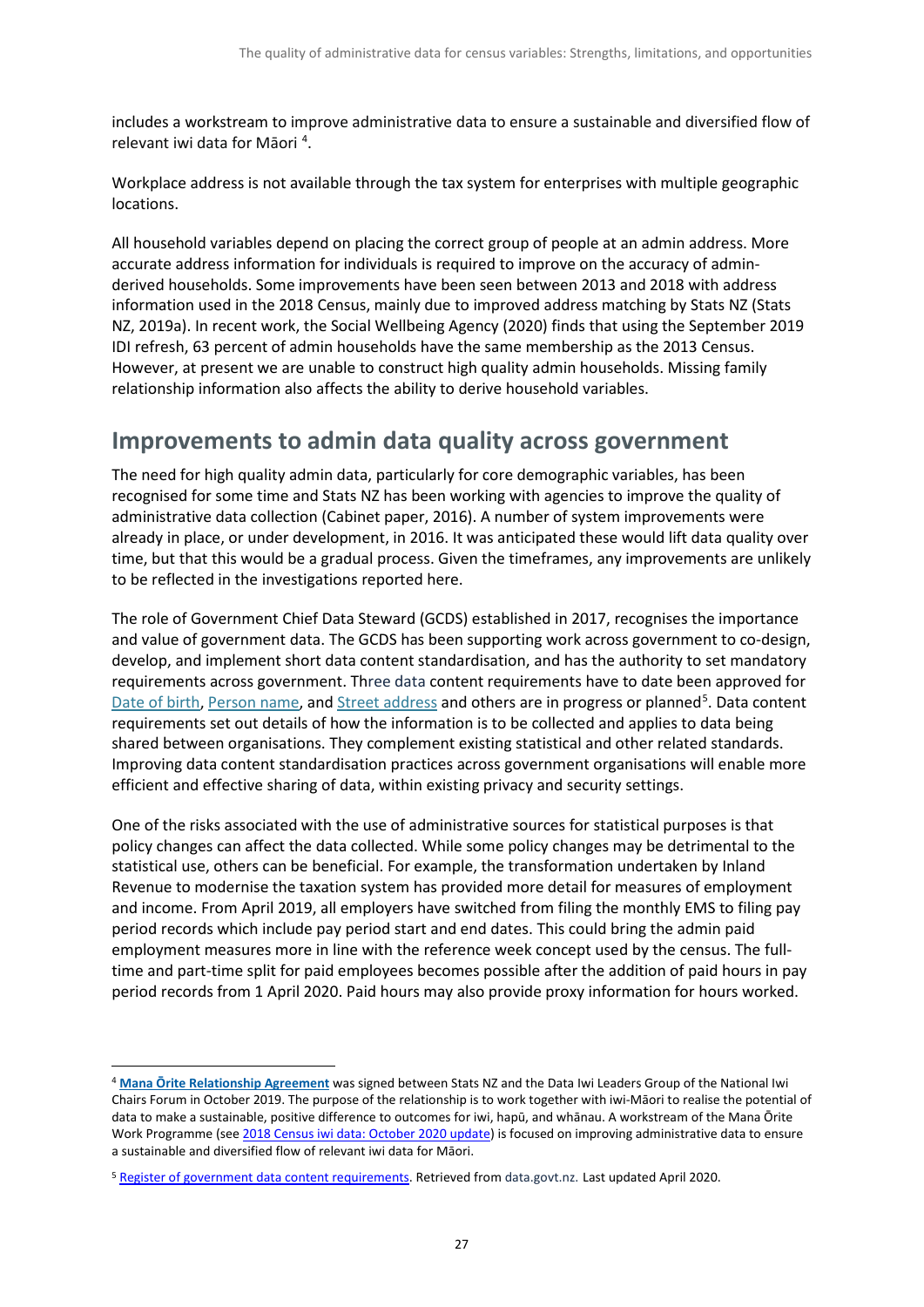A New Data and Statistics Bill is expected to be introduced to Parliament in 2021, which will replace the Statistics Act 1975. The new Act will provide the tools necessary for the Government Statistician to lead and co-ordinate across the system, produce necessary statistics, and advise on and give effect to the data and statistical priorities of the Government, including the census. Once the bill becomes law, amendments will be made to a number of other Acts to remove legislative barriers that inadvertently restrict or prohibit the provision of data to Stats NZ (for example, amendments to the Electoral Act 1993 will enable Stats NZ to access electoral data). The new Act will also include provisions that enable the Government Statistician to authorise government agencies to collect data for official statistics on behalf of the Government Statistician.

## <span id="page-27-0"></span>**Admin data opportunities**

Admin-based data sources can also provide added value over the current census requirements. A common benefit is the more frequent supply of information. Admin sources are not restricted to a five-yearly cycle, and could be produced annually, for example.

Admin sources can be more detailed and precise than is possible in a census questionnaire context. For example, admin-derived personal income is available in dollar amounts and can be tabulated by each income source separately (Suei, 2016). Other examples include where admin sources can provide age at first birth for fertility studies (Miller et al, 2019), and dates of completion for educational qualifications (Shrosbree, 2015).

And as noted above, some admin sources are more accurate since they record actual events, and do not suffer from respondent recall, misinterpretation of questions, or unwillingness to answer. For example, census respondents tend to under-report receipt of income from government benefits that are recorded in administrative systems, or may report income net of tax instead of gross income.

Admin sources could be used to provide annual data for small areas to supplement official measures from existing household surveys such as the Household labour force survey. High quality admin labour market measures include estimates of employed and not employed based on taxable income sources, as well as those in receipt of work-ready benefits as a proxy for unemployment (Jer, 2020).

The linked admin data are inherently longitudinal by design, with known dates for many of the events that lead to changes in characteristics, providing a powerful means of analysing change over time. The five-yearly censuses have been linked to provide the longitudinal census dataset (Stats NZ, 2014d), but this does not have the granularity of linked admin data and relies on responses to each census to preserve the longitudinal analysis over time.

Admin sources can also provide some information currently not asked in census. One relevant example is the age and floor area of dwellings, which relate to housing quality and are not asked in the census but are available in admin sources (Bycroft et al, 2021).

Admin data can also be more flexible than a five-yearly census in meeting new information needs. When admin sources are already integrated into the wider statistical system, new variables may be derived from existing sources without the need to design and test new questions or wait for the next periodic census.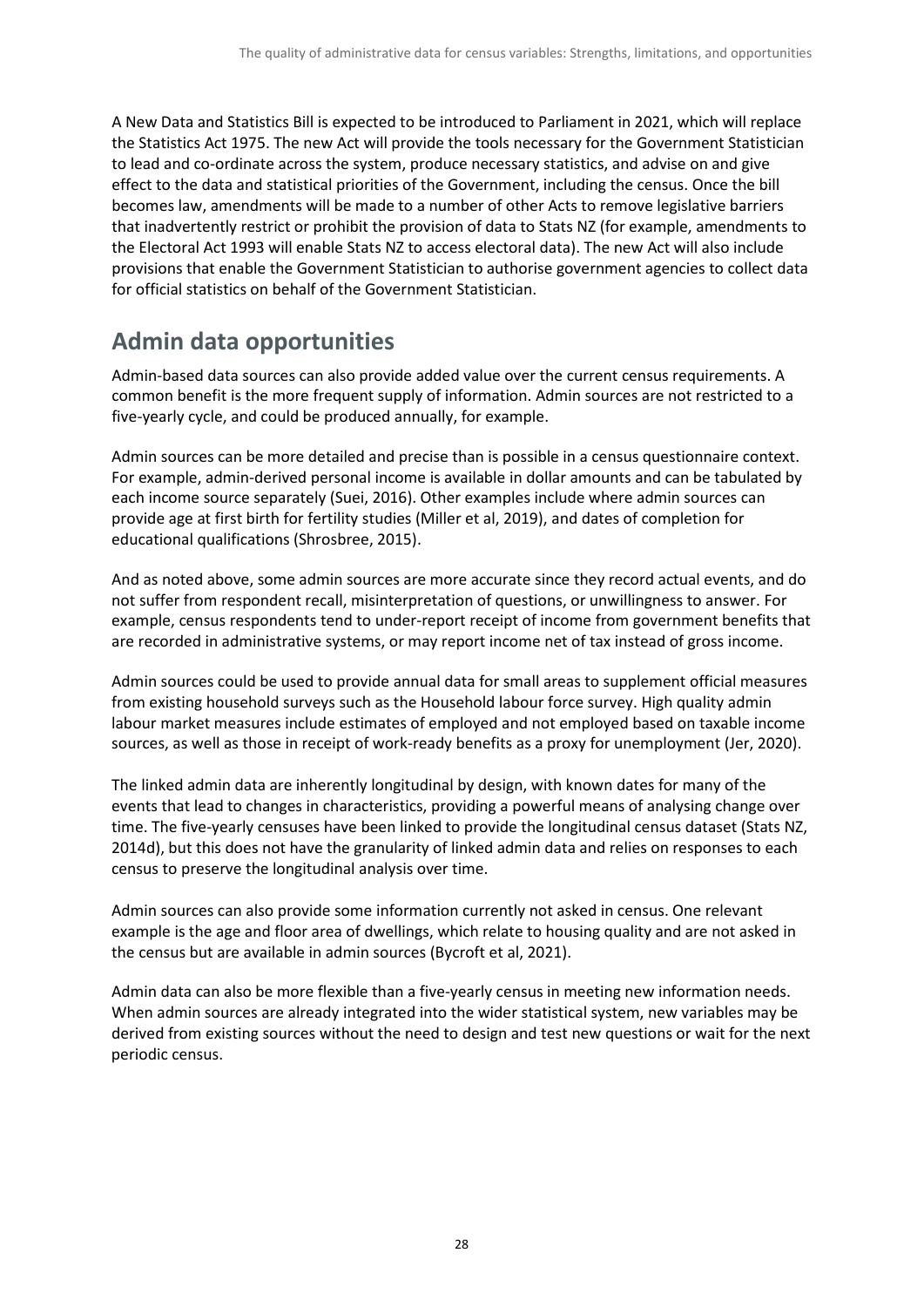## <span id="page-28-0"></span>Discussion

The census transformation programme has undertaken a series of investigations aimed at assessing the potential for linked admin data sources to meet information requirements for social and economic characteristics measured in the census. The results summarised here show substantial promise for over half the variables currently collected by the census, while around one-third of the current census variables are clearly not available through admin data at present. Critical areas of focus for improvements in admin sources are the place of usual residence (particularly for young adults), family and household data, and iwi affiliation.

The GCDS is leading coordinated efforts across government to improve the quality and use of government data by collectively managing data as a shared asset within existing privacy and security settings. System changes will lift data quality over time. However, agencies are at different stages of development, and do not all have the funding necessary to update complex IT systems. The new Data and Statistics Bill, once passed, will facilitate the collection and use of administrative data for the benefit of the wider statistical system.

Any method of obtaining census information will include some missing data and reported values which differ from the target concept. The full field enumeration census in New Zealand measures and reports on census under-coverage and provides information about the quality of census variables. Prior to the 2018 Census, missing data was not imputed for most variables, in effect applying an implicit model that non-respondents were similar to respondents. The 2018 Census was the first time that alternative sources and imputation were used to adjust for missing census responses. For example, use of admin data in the 2018 Census has improved the quality of the count for those typically missed by the field enumeration, particularly Māori and Pacific populations.

The level of coverage for many of the variables that can be obtained from admin sources (sometimes combined with previous census data), reaches a similar level to that achieved by the full field enumeration census. However, the error structures of admin sourced variables are quite different from the traditional census. Different groups are more likely to be missing, and sources of measurement errors are also quite different. As with the traditional census, an estimation process is needed to adjust for biases due to missing data or other errors. Imputation methods will need to be developed possibly combined with information from a survey to estimate for specific groups, for example new migrants, or specific categories like 'null' responses.

There is now a significant body of census-type information that can be collated from admin data for most of the New Zealand population. An admin-based NZ resident population provides a good approximation to the official population estimates, and around half the attribute variables have high or partial coverage from administrative sources. Experimental population estimates have been released for the core demographic variables age, sex, and ethnicity by subnational geography for the years 2006 to 2016 (Stats NZ, 2017; 2018). We are now in a position to progressively add more census variables derived from admin sources to this population dataset, and to continue to update it over time. This experimental 'Admin Population Census' will allow the admin variables to be produced by various demographic breakdowns including ethnicity, and cross tabulated with other variables providing more of the multi-variate and small area information that is the heart of a census. Our aim is to demonstrate the breadth of admin information available and to provide a focus for discussion with customers about the quality issues and benefits associated with the admin-based variables.

We envisage that this will become a stand-alone source of admin-based census information, regularly updated, and independent of the five-yearly census. It is also clear that admin data alone cannot provide the full range of topics traditionally collected by the census, and there will continue to be a requirement for collection of some variables through a questionnaire.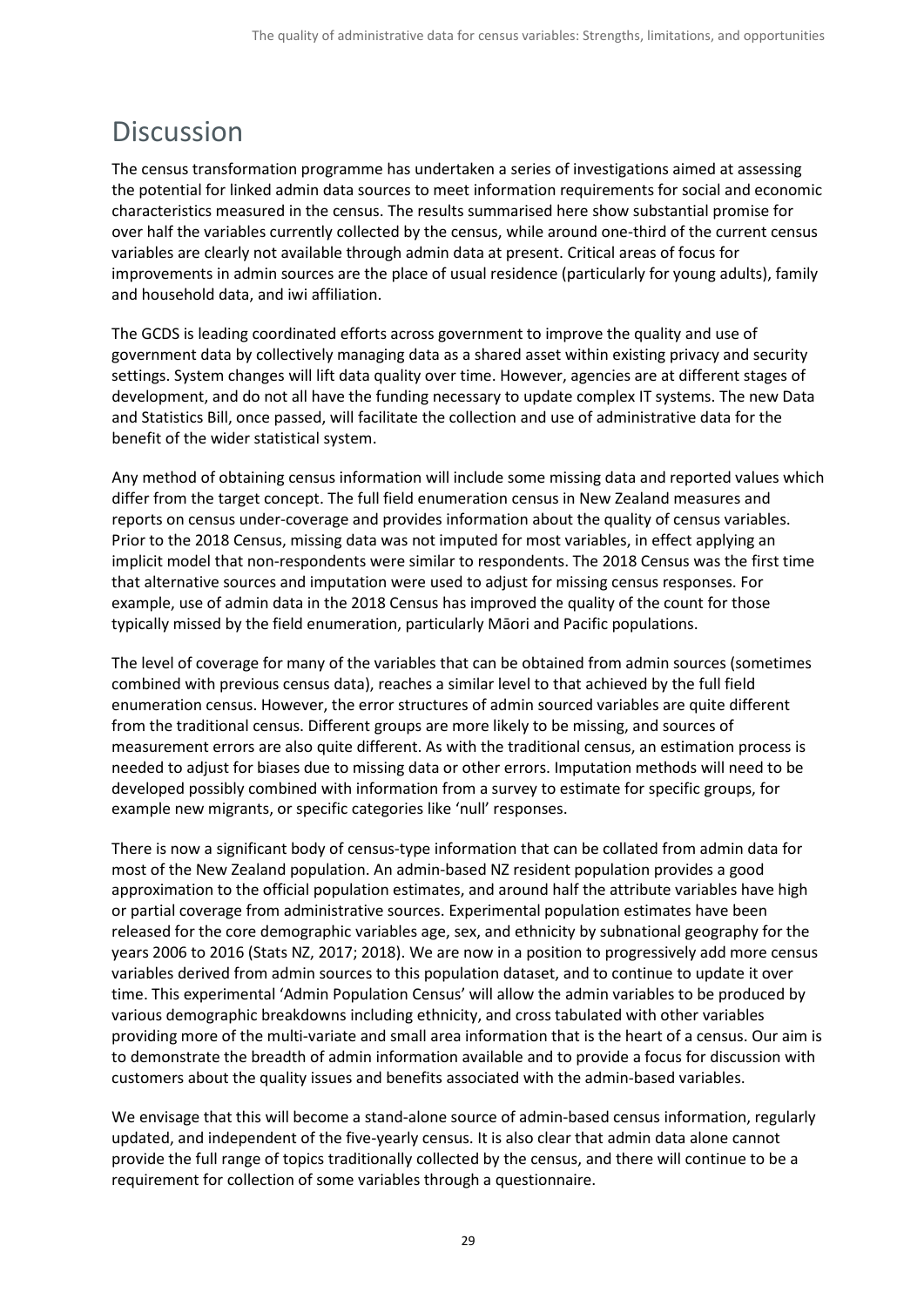## <span id="page-29-0"></span>References

Bycroft, C, Reid, G, McNally, J, & Gleisner, F (2016). [Identifying Māori populations using](https://www.stats.govt.nz/research/identifying-maori-populations-using-administrative-data-a-comparison-with-the-census-2)  [administrative data: A comparison with the census.](https://www.stats.govt.nz/research/identifying-maori-populations-using-administrative-data-a-comparison-with-the-census-2) Retrieved from www.stats.govt.nz.

Bycroft, C, Miller, S, Das, S, & Goodyear, R (2021) Administrative sources for census housing information: An overview. [forthcoming]

Cabinet paper, (2016)[. Census transformation progress update: Realising the potential of](https://www.stats.govt.nz/corporate/census-transformation-progress-update-releasing-the-potential-of-government-data)  [government data.](https://www.stats.govt.nz/corporate/census-transformation-progress-update-releasing-the-potential-of-government-data) Retrieved from www.stats.govt.nz.

Gath, M, & Bycroft, C (2018)[. The potential for linked administrative data to provide household and](https://www.stats.govt.nz/reports/the-potential-for-linked-administrative-data-to-provide-household-and-family-information)  [family information.](https://www.stats.govt.nz/reports/the-potential-for-linked-administrative-data-to-provide-household-and-family-information) Retrieved from www.stats.govt.nz.

Gath, M, & Das, S (2019). [Potential for admin data to provide country of birth and years since arrival](https://www.stats.govt.nz/research/potential-for-admin-data-to-provide-country-of-birth-and-years-since-arrival-in-new-zealand-information)  [in New Zealand information.](https://www.stats.govt.nz/research/potential-for-admin-data-to-provide-country-of-birth-and-years-since-arrival-in-new-zealand-information) Retrieved from www.stats.govt.nz.

Gibb, S, & Das, S. (2015)[. Quality of geographic information in the Integrated Data Infrastructure.](https://www.stats.govt.nz/research/quality-of-geographic-information-in-the-integrated-data-infrastructure) Retrieved from www.stats.govt.nz.

Jer, R (2020)[. Comparing labour force variables from 2013 Census and administrative data.](https://www.stats.govt.nz/research/comparing-labour-force-variables-from-2013-census-and-administrative-data) Retrieved from www.stats.govt.nz.

Miller, S, Didham, R, & Bycroft, C (2019). [Comparing 2013 Census and admin data for number of](https://www.stats.govt.nz/research/comparing-2013-census-and-admin-data-for-number-of-children-born)  [children born.](https://www.stats.govt.nz/research/comparing-2013-census-and-admin-data-for-number-of-children-born) Retrieved from www.stats.govt.nz.

Miller, S, Suie, S, & Bycroft, C (2018). [Comparing housing information from census and tenancy bond](https://www.stats.govt.nz/research/comparing-housing-information-from-census-and-tenancy-bond-data)  [data.](https://www.stats.govt.nz/research/comparing-housing-information-from-census-and-tenancy-bond-data) Retrieved from www.stats.govt.nz.

O'Byrne, E, Bycroft, C, & Gibb, S (2014)[. An initial investigation into the potential for administrative](https://www.stats.govt.nz/research/an-initial-investigation-into-the-potential-for-administrative-data-to-provide-census-long-form-information)  [data to provide census long-form information: Census Transformation programme.](https://www.stats.govt.nz/research/an-initial-investigation-into-the-potential-for-administrative-data-to-provide-census-long-form-information) Retrieved from www.stats.govt.nz.

Reid, G, Bycroft, C, & Gleisner, F (2016)[. Comparison of ethnicity information in administrative data](https://www.stats.govt.nz/research/comparison-of-ethnicity-information-in-administrative-data-and-the-census)  [and the census.](https://www.stats.govt.nz/research/comparison-of-ethnicity-information-in-administrative-data-and-the-census) Retrieved from www.stats.govt.nz

Social Wellbeing Agency (2020). [Constructing households from linked administrative data: An](https://swa.govt.nz/assets/Publications/reports/Constructing-households-from-linked-admin-data.pdf)  [attempt to improve address information in the IDI](https://swa.govt.nz/assets/Publications/reports/Constructing-households-from-linked-admin-data.pdf) (opens a PDF, 1.02MB, 30 pages). Retrieved from https://swa.govt.nz.

Shrosbree, E (2015)[. Comparing education and training information in administrative data sources](https://www.stats.govt.nz/research/comparing-education-and-training-information-in-administrative-data-sources-and-census)  [and census.](https://www.stats.govt.nz/research/comparing-education-and-training-information-in-administrative-data-sources-and-census) Retrieved from www.stats.govt.nz.

Stats NZ (2007). [Principles and protocols for producers of Tier 1 statistics.](https://www.stats.govt.nz/about-us/legislation-policies-and-guidelines#tier-1-stats) Retrieved from www.stats.govt.nz.

Stats NZ (2014a)[. An overview of progress on the potential use of administrative data for census](https://www.stats.govt.nz/research/an-overview-of-progress-on-the-potential-use-of-administrative-data-for-census-information-in-new-zealand-census-transformation-programme)  [information in New Zealand: Census Transformation programme.](https://www.stats.govt.nz/research/an-overview-of-progress-on-the-potential-use-of-administrative-data-for-census-information-in-new-zealand-census-transformation-programme) Retrieved from www.stats.govt.nz.

Stats NZ (2014b). [Coverage in the 2013 Census based on the New Zealand 2013 Post-enumeration](https://www.stats.govt.nz/reports/coverage-in-the-2013-census-based-on-the-new-zealand-2013-post-enumeration-survey)  [Survey.](https://www.stats.govt.nz/reports/coverage-in-the-2013-census-based-on-the-new-zealand-2013-post-enumeration-survey) Retrieved from www.stats.govt.nz.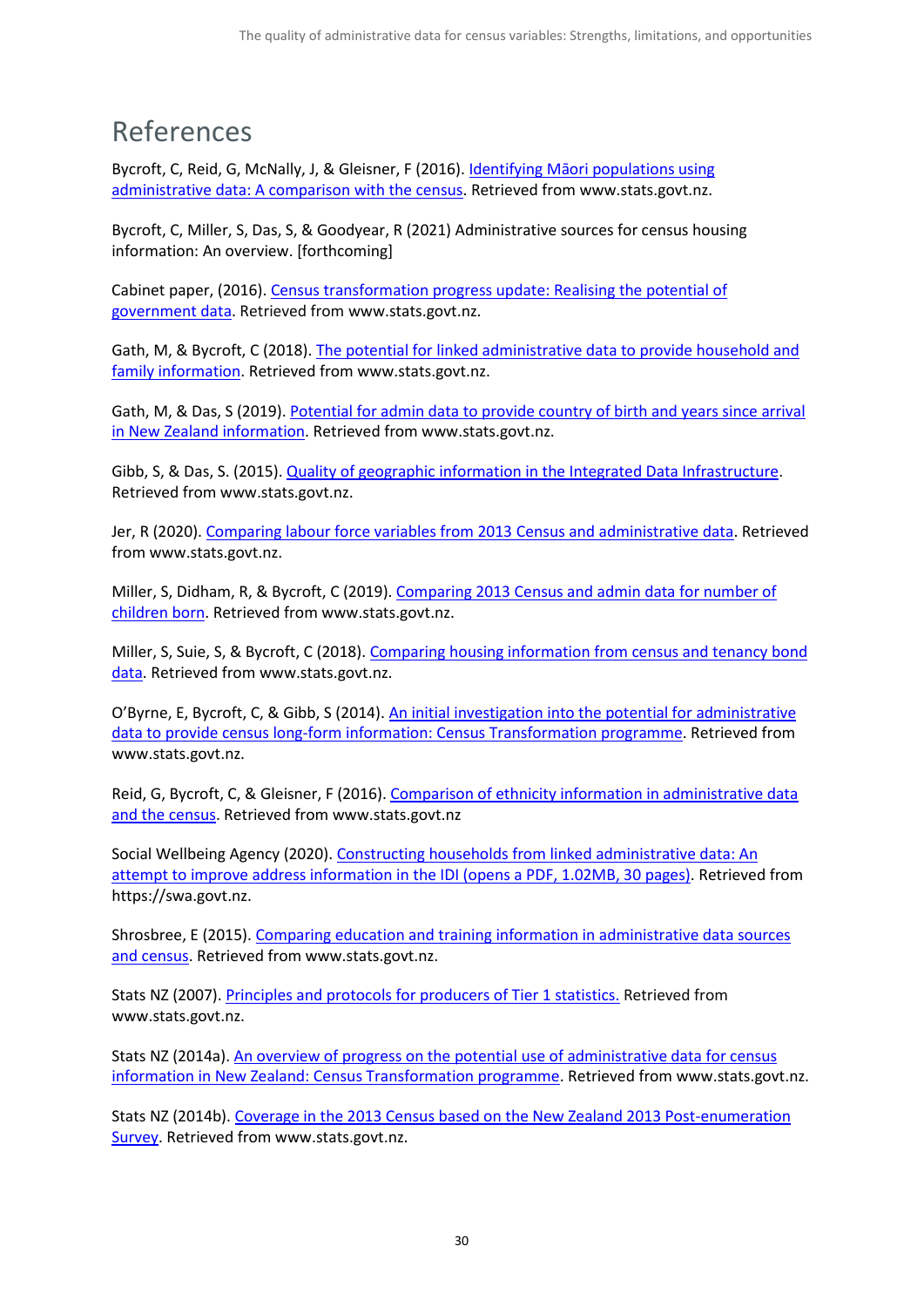Stats NZ (2014c). [Linking methodology used be Statistics New Zealand in the Integrated Data](https://www.stats.govt.nz/methods/linking-methodology-used-by-statistics-new-zealand-in-the-integrated-data-infrastructure-project)  [Infrastructure project.](https://www.stats.govt.nz/methods/linking-methodology-used-by-statistics-new-zealand-in-the-integrated-data-infrastructure-project) Retrieved from www.stats.govt.nz.

Stats NZ (2014d). [Linking censuses: New Zealand longitudinal census 1981–2006](https://www.stats.govt.nz/methods/linking-censuses-new-zealand-longitudinal-census-19812006)*.* Retrieved from www.stats.govt.nz.

Stats NZ (2016)[. Guide to reporting on administrative data quality.](https://www.stats.govt.nz/methods/guide-to-reporting-on-administrative-data-quality-2) Retrieved from www.stats.govt.nz.

Stats NZ (2017)[. Experimental population estimates from linked administrative data: 2017 release.](https://www.stats.govt.nz/experimental/experimental-population-estimates-from-linked-administrative-data) Retrieved from www.stats.govt.nz.

Stats NZ (2018)[. Experimental ethnic population estimates from linked administrative data.](https://www.stats.govt.nz/experimental/experimental-population-estimates-from-linked-administrative-data) Retrieved from www.stats.govt.nz.

Stats NZ (2019a)[. Overview of statistical methods for adding admin records to the 2018 Census](https://www.stats.govt.nz/methods/overview-of-statistical-methods-for-adding-admin-records-to-the-2018-census-dataset)  [dataset.](https://www.stats.govt.nz/methods/overview-of-statistical-methods-for-adding-admin-records-to-the-2018-census-dataset) Retrieved from www.stats.govt.nz.

Stats NZ (2019b). [Data sources, editing, and imputation in the 2018 Census.](https://www.stats.govt.nz/methods/data-sources-editing-and-imputation-in-the-2018-census) Retrieved from www.stats.govt.nz.

Stats NZ (2019c). [Data Quality Assurance for 2018 Census.](https://www.stats.govt.nz/methods/data-quality-assurance-for-2018-census) Retrieved from www.stats.govt.nz.

Suei, S (2016). [Comparing income information from census and administrative sources.](https://www.stats.govt.nz/research/comparing-income-information-from-census-and-administrative-sources) Retrieved from www.stats.govt.nz.

Zhang, L-C (2012). [Topics of statistical theory for register-based statistics and data integration.](https://onlinelibrary.wiley.com/doi/abs/10.1111/j.1467-9574.2011.00508.x) *Statistica Neerlandica 66*: 41–63. https://doi.org/10.1111/j.1467-9574.2011.00508.x